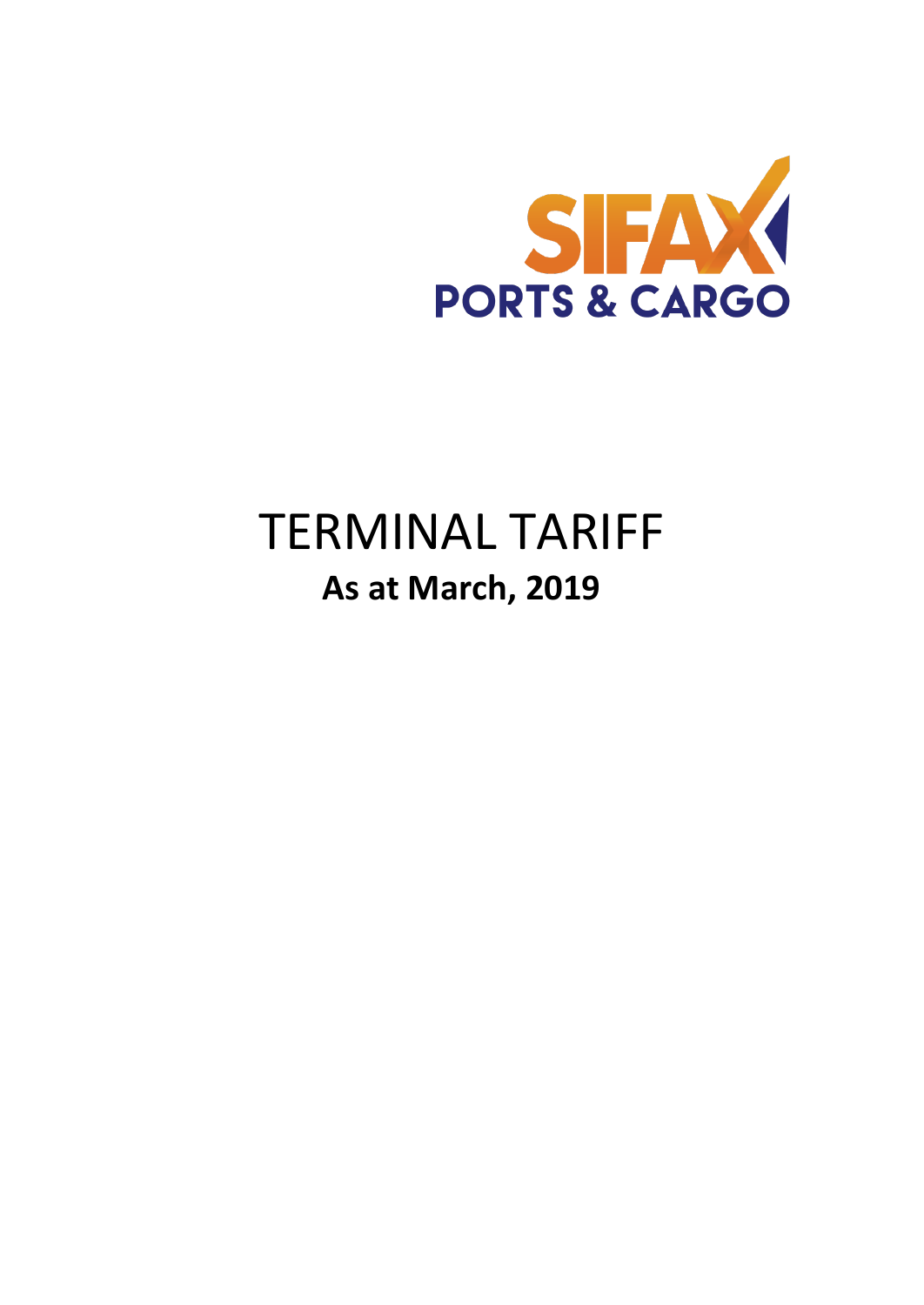

# **TABLE OF CONTENTS**

| 1. | Definitions, Interpretation And General Information/Explanatory<br><b>Notes</b><br>Cargoes dues, Value Added Tax, Berth Rent,<br>Contingency Deposit, Royalty Charges,<br>Coastal Charges, Tropical West Africa Charge,<br>Foreign Charges, Day, Documents to be Furnished by Shipping,<br>Time to Submit Documents, Tonne, Anchorage Charge, Tariff. | Page 2  |
|----|-------------------------------------------------------------------------------------------------------------------------------------------------------------------------------------------------------------------------------------------------------------------------------------------------------------------------------------------------------|---------|
| 2. | <b>Cargo Dues</b><br>General Cargo, Dry Bulk Cargo, Vehicle, Bulk Liquid,<br>Containers, Contingency Deposit, Palletised/Unitised                                                                                                                                                                                                                     | Page 4  |
| 3. | Storage / Rent Charges<br>General Cargo, Vechicle, Containers,<br>Palletised/Unitised                                                                                                                                                                                                                                                                 | Page 5  |
| 4. | <b>Delivery Charges</b><br>General Cargo, Bulk Cargo, Bulk by Suction,<br>VehchilesPalletised/Unitised Cargo, Containers Import Groupage,<br>Container Export.                                                                                                                                                                                        | Page 10 |
| 5. | <b>Miscellaneous Charges</b><br>Plant Hire, Rates, Bunkering, Shifting of Cargo, Optional Services                                                                                                                                                                                                                                                    | Page 14 |
| 6. | <b>Equipment Charges</b>                                                                                                                                                                                                                                                                                                                              | Page 17 |
| 7. | <b>Transfer Charges</b>                                                                                                                                                                                                                                                                                                                               | Page 19 |
| 8. | <b>Penalties and Surcharges</b>                                                                                                                                                                                                                                                                                                                       | Page 20 |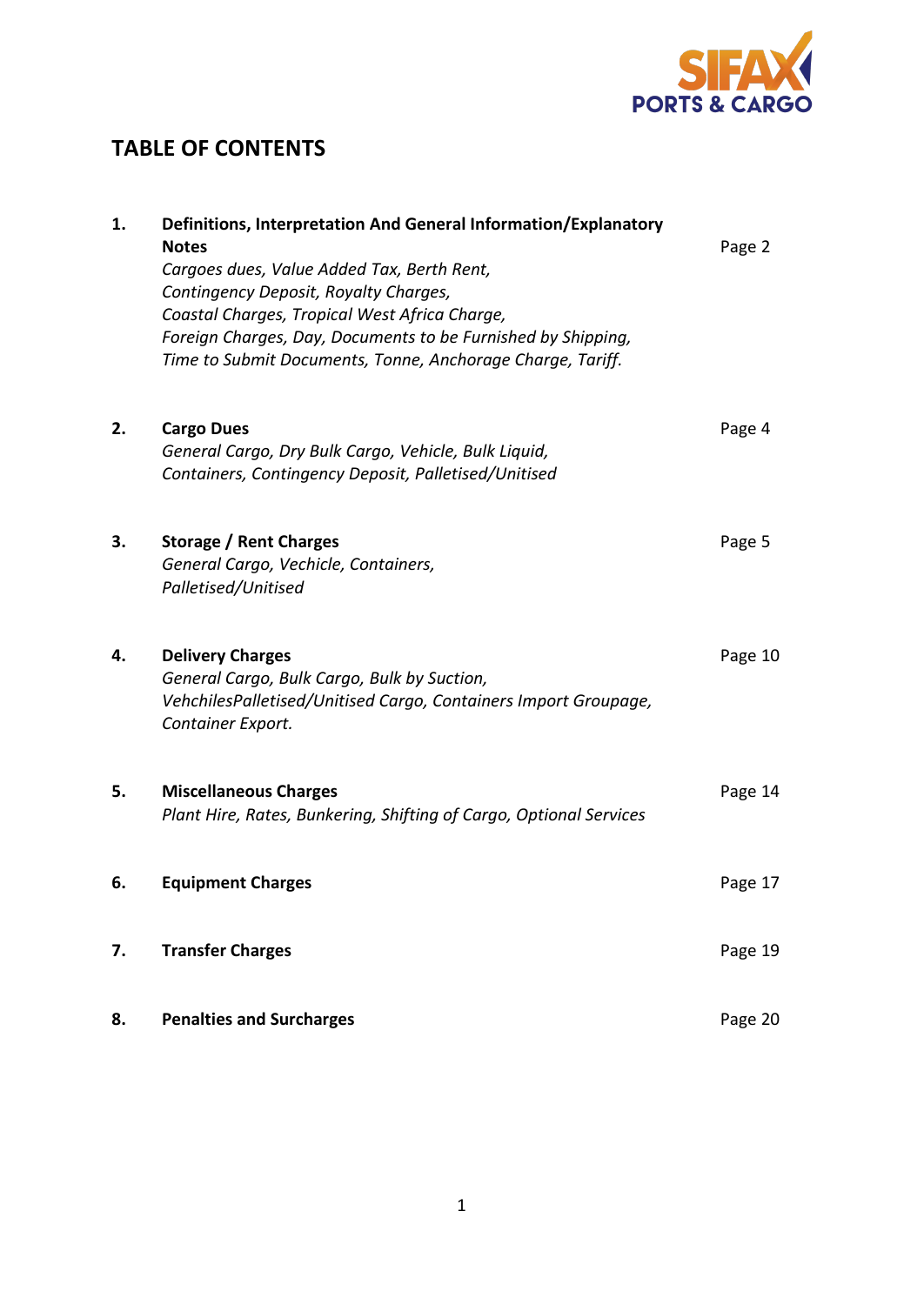

# **1. DEFINITIONS INTERPRETATION AND GENERAL INFORMATION**

- **Tariff Book:** Means the charges book for ship, cargo and passengers as published by Ports & Cargo Handling Services Limited (hereafter called "The Port Operator" for Terminal"C" concession in Port of Tin Can Island, Lagos (hereafter called "The Port")
- **Charges:** Include all charges, rates and service fees to The Port Operator and any other charges which would be included in this meaning, which are payable under this tariff.
- **Port Operator:** Ports & Cargo Handling Services Limited.
- **The Port:** Terminal"C" concession in Port of Tin Can Island, Lagos
- **Port Premises:** Means all wharves, piers, landing places, docks, storage areas, roads, passageways, buildings and any installation or facilities under the operational or administrative control of Ports & Cargo Handling Services Limited.
- **Interpretation:** In this ordinance except where the context otherwise requires "AGENT" or "SHIPPING AGENT" or "OWNERS REPRESENTATIVE" means any company or person appointed by the owners, or Master of a ship to act on their behalf or on behalf of any one of them in the Port Premises and who has accepted such appointment.
- **Vessel:** Means description of watercraft or contrivance capable of navigation on, under, or across water, whether or not self-propelled whatever the nature or purpose for which constructed, including nondisplacement craft (hovercraft and a hydrofoil vessel) and seaplanes on the water, used or capable of being used as a means of transportation on water.
- **Master:** Means any person having lawful command of any ship whether by appointment or operation of law; other than a pilot.
- **Month, Year:** Means a month or a year according to the Gregorian calendar.
- **Owner:** When used in relation to any ship shall include any operator, manager, part owner, demise charterer, mortgagee in possession or other beneficial owner.
- **Cargo:** Means all goods carried or to be carried on board a ship and includes all general cargo, cement, timber, bagged cargo, passenger's moveable property of every description, baggage, animals and birds,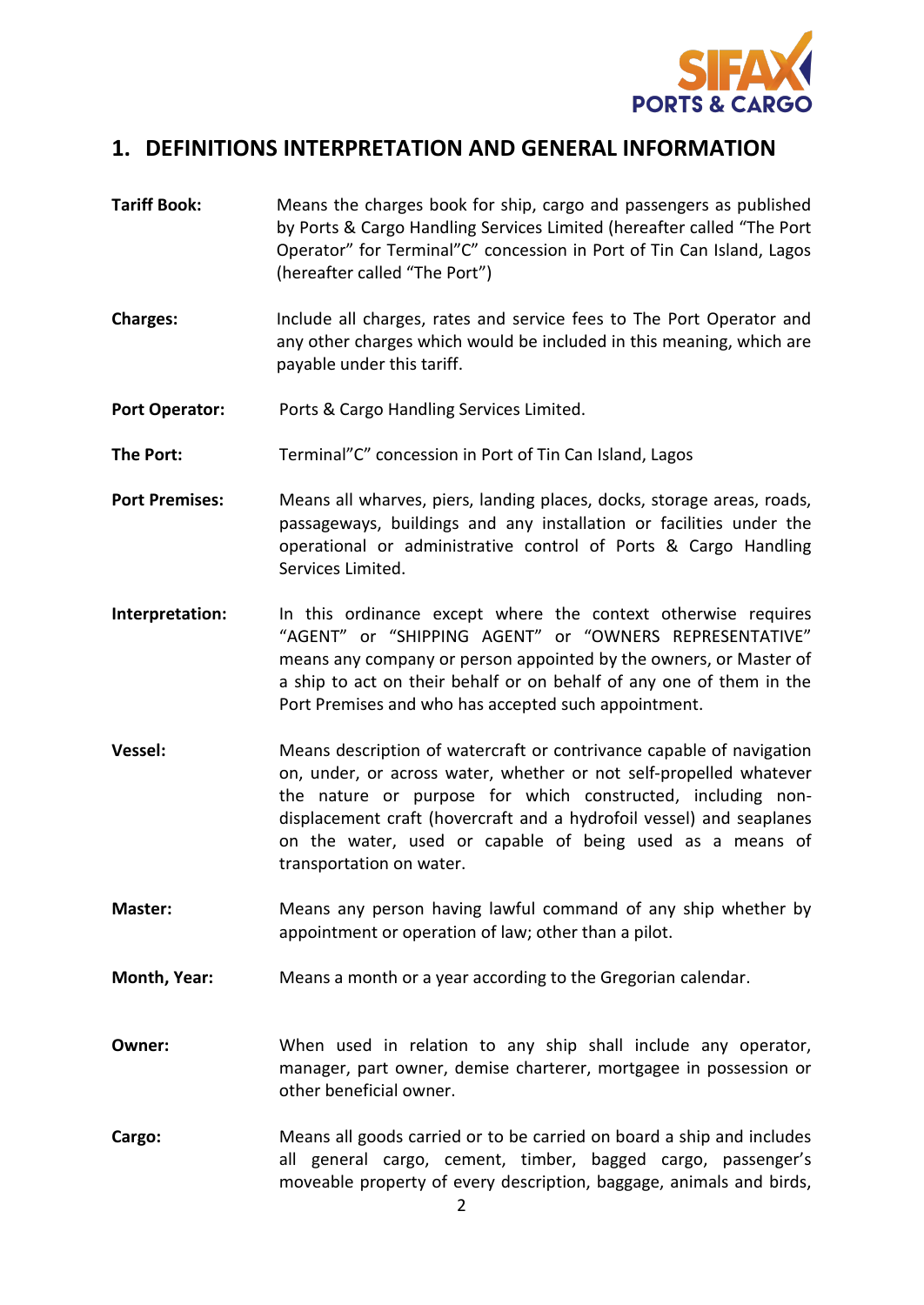

whether alive or dead, and commodities which in the opinion of the Port Operator could be classed as cargo in Breakbulk, Containers or Bulk. Oil in Bulk is included in this description.

- **Container:** Is a fully enclosed re-usable cargo carrying unit constructed of metal, plywood, fibre, wood or fibreglass used for the purpose of transporting packaged, loose or bulk articles and capable of being lifted as a complete unit from fixed special castings by ships' gear or container cranes.
- **PerishableGoods:** Means goods liable to rapid deterioration without special care or handling and in particular means fish, fruit, vegetables, potatoes, bread, meat, game, butter, eggs, milk, cheese, poultry and any other similar item.
- **Cargo Handling:** Means loading /discharging or shifting of cargo from location to another within the Port limits.
- **Documentation:** The documents in respect of cargo must be in the possession of the Port Operator at least 24 hours prior to arrival of vessels. Vessels will not normally be berthed without receipt of all such documents.
- **Hygiene:** The Port provides garbage bins at various points for use by vessels. Use of these bins is compulsory and will be charged for.
- **Pollution:** Means the unlawful deposit or discharge by any means of oil, LPG, refuse or any other substance liable to cause offence or damage in the Port.
- **Labor:** Labor on both vessel and quay is provided and controlled by The Port or its nominated contractor. Requests for labor should be made in advance by Agents to the Operations Department.
- **Dangerous Cargo:** No dangerous, offensive or harmful goods likely to cause personal injury or damage to property may be brought into the port premises without specific written approval to that effect.
- **Disposal of Cargo:** The port reserves the right to remove and dispose of cargo to cover accrued charges in accordance with the rules and regulations of the Nigerian Customs Services and its frustrated cargo policy.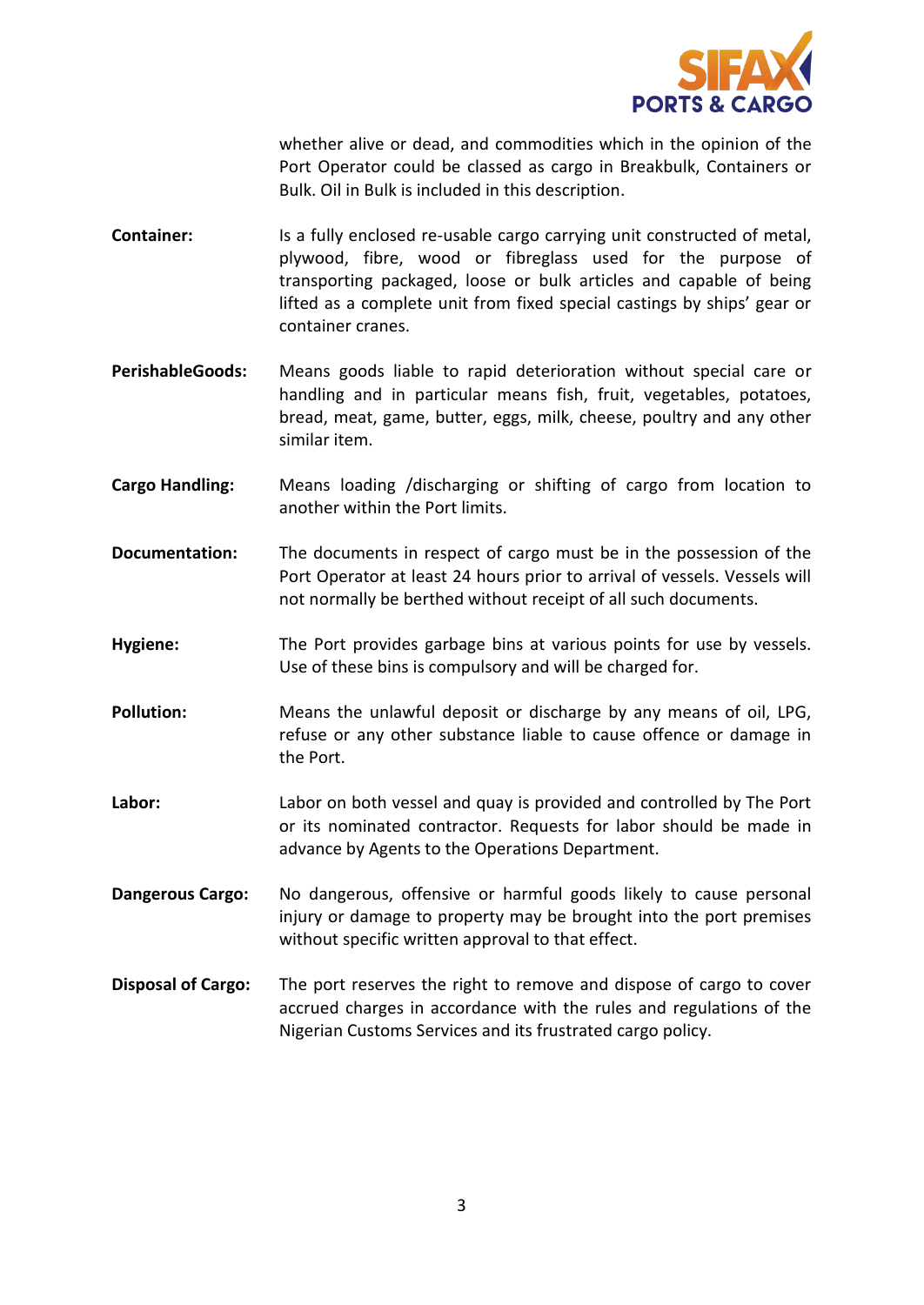

- **Agreement to Terms of the Tariff:** The use of services and equipment within the port shall constitute consent to the terms & conditions of this tariff and evidences an agreement on the part of all vessels, their owners and agents and any other users to charges specified in the tariff and to be governed by all Rules and Regulations herein contained.
- **Alterations to Tariff:** The port reserves the right to alter, change or amend any or all charges, terms and conditions or interpretations contained in the tariff without prior notice.
- **Port Operator Held Harmles:**Each vessel owner, operator, charterer or agent whose vessel calls at the port and each owner or agent of the cargo handled there at, as a condition to receiving services at the port agrees to indemnify and hold harmless the port, any of its agents or employees from and against all losses, claims, demands and suits for damages, for death or personal injury or property damage that may be imposed upon the ports or any of its agents, employees or representatives by any owner, operator, charterer or cargo owner (or their agents or employees) as a consequence of services at the port.

#### **Liability of Ship**

- **1.** The Owner and Master of a ship including an Excepted Ship, shall be jointly and severely liable irrespective of the cause thereof for all loss or damages to piers, jetties, buoys, or other port installations or port facilities, property or machinery whatsoever and for loss of life or personal injury to any person lawfully within the limits of the Port, in connection with the navigation by such ship with or without a pilot within the limits of the Port or its use of the port facilities. No ship shall be permitted to leave the port unless and until security acceptable to the Port Operator has been given for the amount of any loss or damage so caused.
- **2.** The Port Operator shall not be liable, whether resulting from its negligence or from any other cause whatsoever, for :
	- **i.** Any loss, damage or delay to any ship using the Port or port facilities or to her cargo on board or to any other property ashore or afloat, fixed or moveable whatsoever.
	- **ii.** Any loss of life or personal injury to the Master or crew using the Port as aforesaid.
	- **iii.** Any ship or person using any port facility shall indemnify and save harmless all losses, claims, demands and suits for damages, including death or personal injury and including court costs and attorney's fees incident to or resulting from their operations in the Port and the use of port facilities.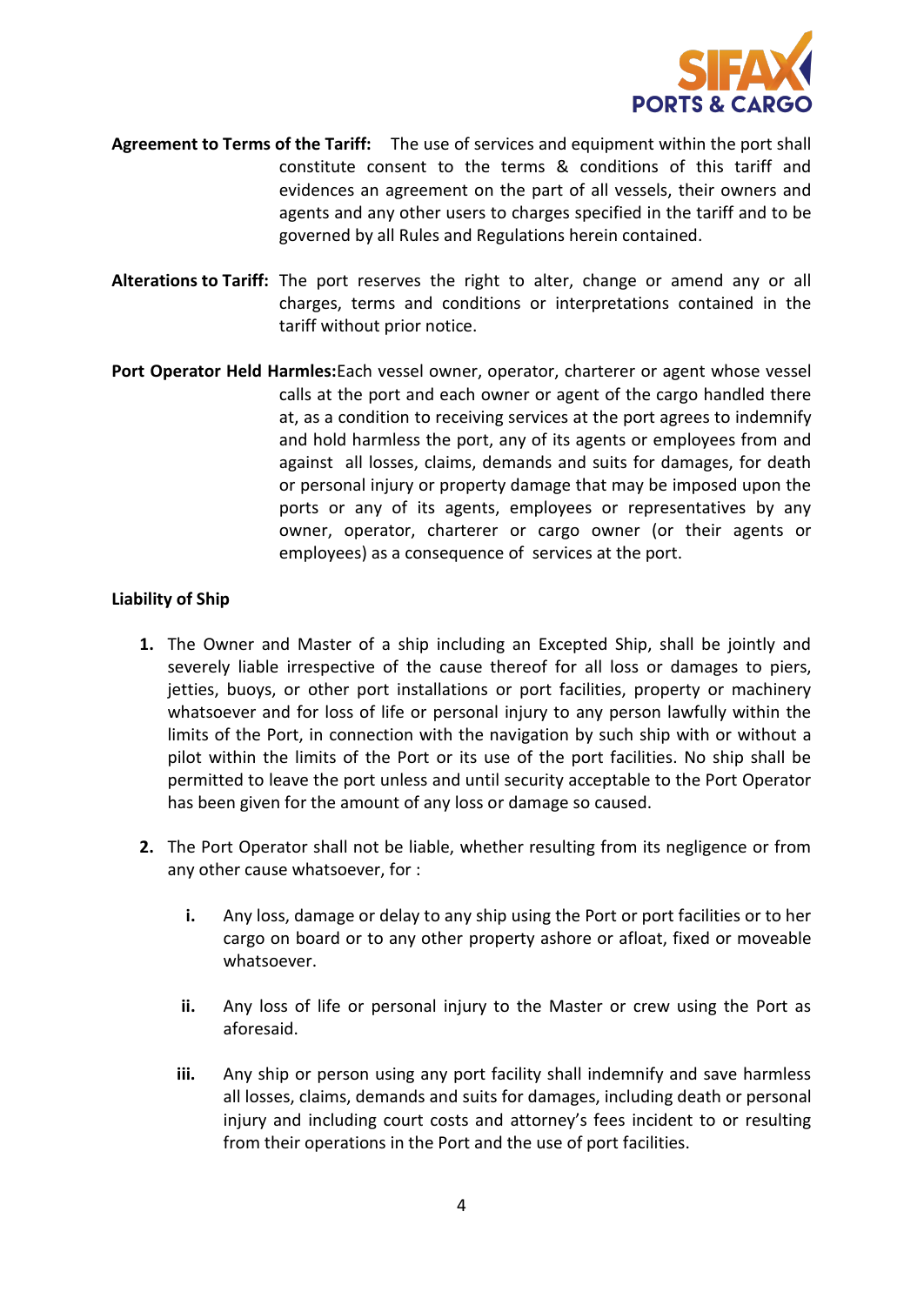

#### **Production of documents**

The Master of any ship arriving in the Port shall produce such information and documents in relation to the ship, passengers and cargo thereof, particularly cargo of a hazardous nature, as may be required by the Port Rules. The Port Operator shall have power to order any ship to leave the Port if in its opinion the ship has on board cargo or other matters injurious to health or offensive in any respect and may take any reasonable measures either to remove the ship or to dispose of the said cargo or other injurious or offensive matter. The owner shall be liable for all expenses incurred by the Port Operator in connection therewith.

#### **Liability for Payment of Charges**

The shipping agent shall be liable for payment of all charges incurred by any ship for which he is agent, such payment to be made in accordance with the Port Rules and Port Tariff.

#### **Power of Arrest and Detention**

- **1.** In the event of any such charges in respect of any ship remaining unpaid, the ship may be arrested together with its tackle, apparel and furniture and may be retained until such time as the amounts of such charges are paid.
- **2.** Where after such arrest, any such charges remain unpaid for a period exceeding thirty(30) days, the ship together with its tackle, apparel and furniture may be sold by public auction and the proceeds of sale thereof shall be payable to the owner or his agent only after deduction of the amount of any charges which are owing and the expenses of the said detention and sale.
- **3.** The courts of Lagos, Nigeria, shall have jurisdiction in respect of arrest, detention and sale under this clause.

#### **Refusal of Outward Clearance**

The master of any ship may be refused a Customs Certificate until such time as all charges due in respect of the ship and all penalties and expenses to which the ship and her Master are liable under this ordinance or the Port Rules or Port Tariff have been paid or satisfactorily secured.

#### **No Liability for Demurrage**

The Port Operator shall not be liable for demurrage which may occur or be done in respect of any ship; however such demurrage may have been caused.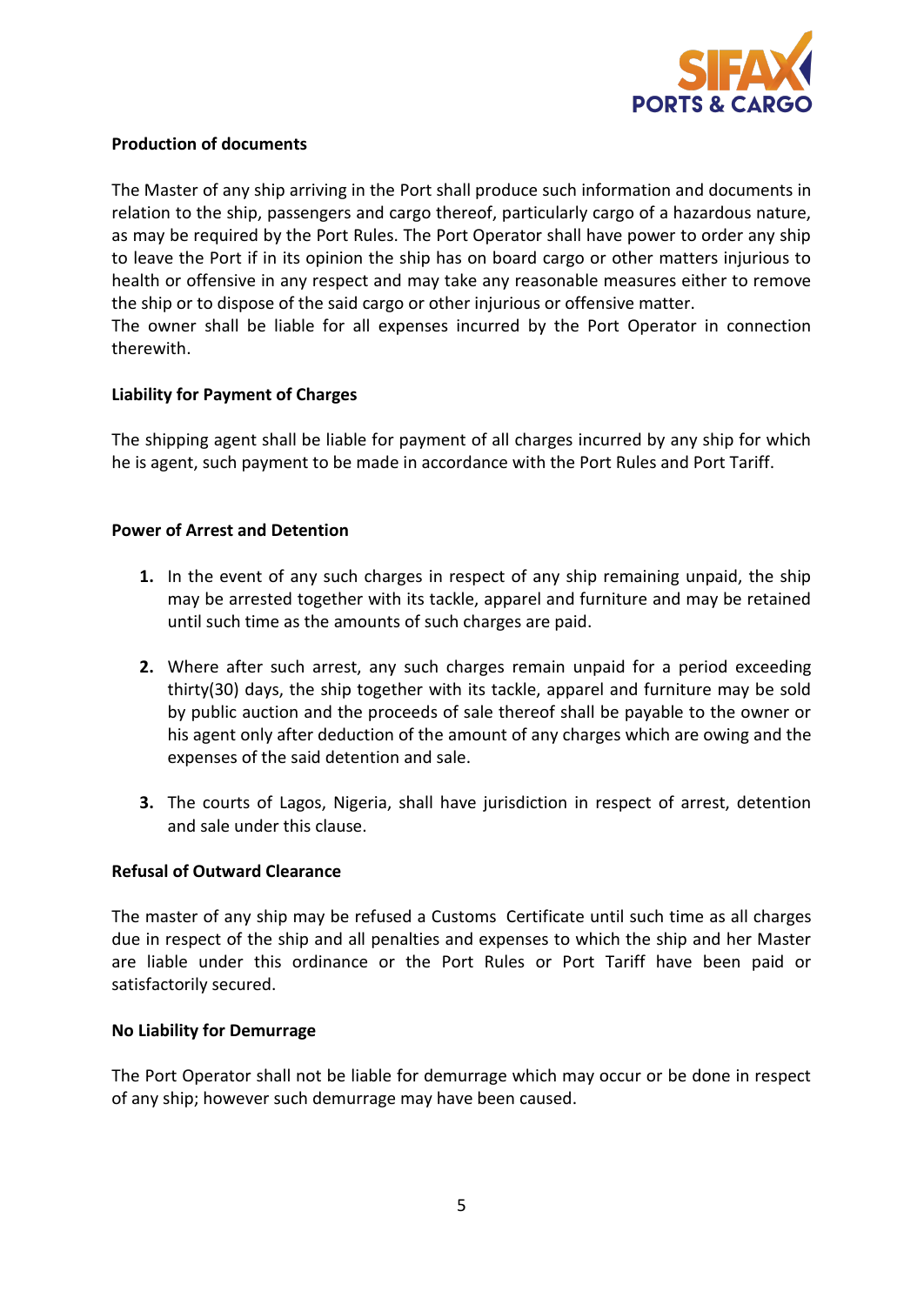

#### **Responsibility of Master for Contravention of Ordinance**

The Master of a ship shall be responsible for the compliance by such ship with the provisions of this ordinance and the Port Rules and in the event of any contravention thereof, he may be held liable for such contravention and proceedings may be brought against him.

#### **Non-Liability of the Port**

- **1.** The Port Operator shall be exempt from all liability whatsoever for any deficiency loss, damage or miss-delivery of or to goods, or for any consequential loss or delay however, arising out of the following:
	- **i.** Act of God, force majeure
	- **ii.** Fire, lightning, explosion, impact by aircraft including articles dropped therefrom, earthquake and impact.
	- **iii.** Storm, tempest, flood and burst pipes.
	- **iv.** Riots, civil commotion, malicious damage and theft, strikes, lockouts stoppage or restraint of labour from whatever cause whether partial or general.
	- **v.** Scarcity of labour, plant and machinery.
	- **vi.** Any consequence of war, invasion, act of foreign enemy, hostilities, civil war, rebellion or insurrection
	- **vii.** Seizure under legal process
	- **viii.** Inherent liability to wastage in bulk or weight, latent or inherent defect, vice or natural deterioration of the goods, or vermin or other pests.
	- **ix.** Insufficient, indistinct or erroneous marking or addressing of the goods.
	- **x.** The absence or the insufficiently or unsuitable packaging of the goods.
	- **xi.** Any act of the Port Operator, its servants or agents reasonably necessary for the safety or preservation of persons, premises or goods.
	- **xii.** Late receipt of customs entries or landing orders, disputes in respect of documents or declarations made for entry purposes by or on behalf of any person. Delay in passing customs entries or in obtaining clearance of the goods or omission of information from or a misstatement in any order to the Port Operator relating to the goods.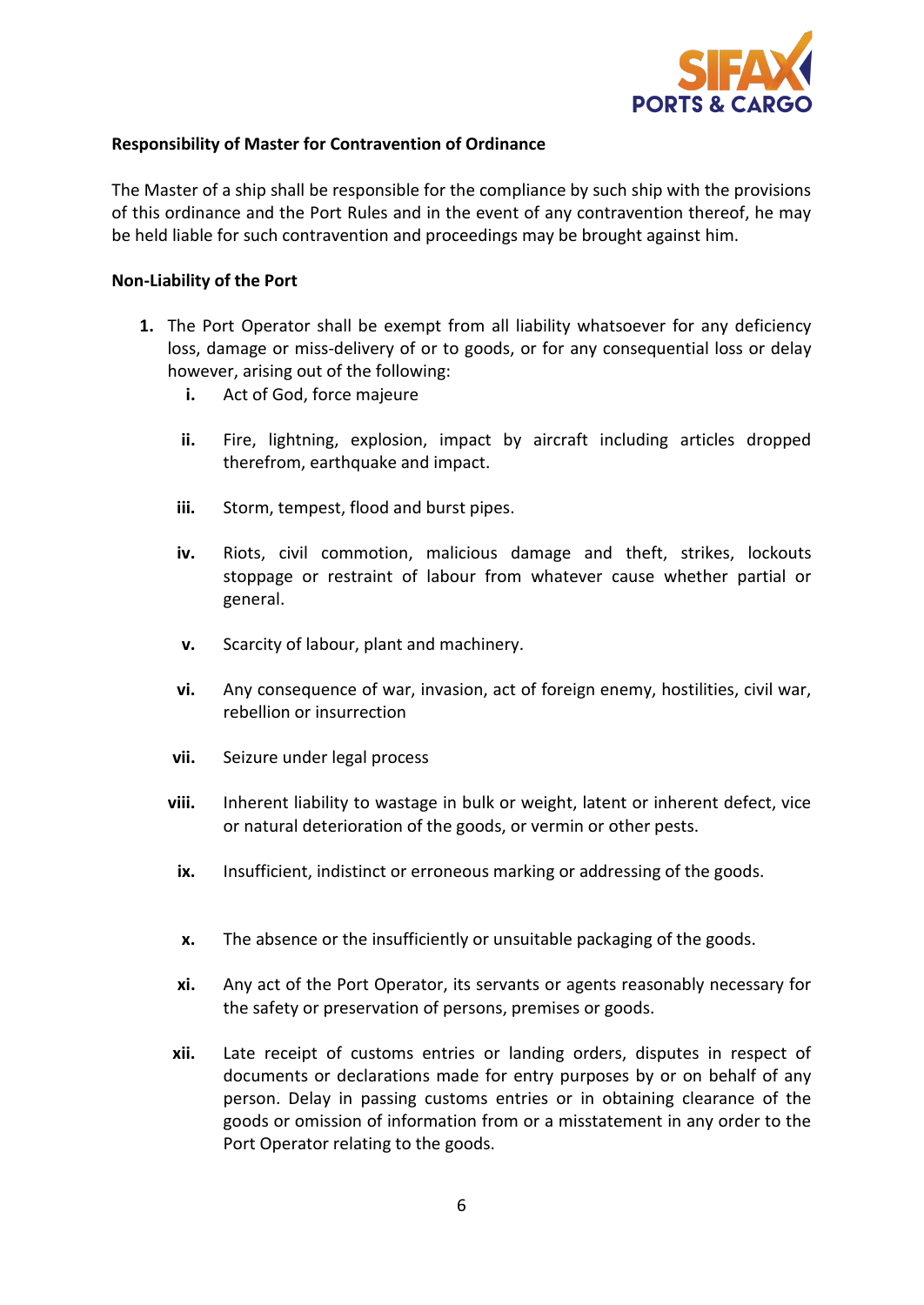

**2.** Without prejudice to any other provisions contained in this ordinance the Port Operator shall be exempt from all liability whatsoever for any deficiency, loss, damage, or miss-delivery of or to goods or any consequential loss or delay howsoever arising or caused except where the claimant proves that the deficiency, loss, damage, miss-delivery or delay arose out of or was caused by the negligent or unlawful act or omission of the Port Operator, its servants or agents.

#### **Notice of Loss to be given**

Notwithstanding anything herein contained the Port Operator shall be discharged of all liability unless notice of loss or damage to the goods and the general nature thereof be given in writing to the port at the time of removal of the goods into the custody of the person entitled thereto (or in case of total loss at the time the goods would otherwise have been so removed by production of the proper documents).Or if the loss or damage be not then apparent, within six consecutive days thereafter.

#### **Terms and Conditions of Acceptance and Storage**

- **i.** The goods will be received according to their loading marks and numbers and kept in such suitable and reasonable storage space as may be available.
- **ii.** No responsibility will be assumed for notifying consignee of goods of the arrival thereof.
- **iii.** The consignee may be required to tender an account of the goods to establish their suitability or otherwise for storage.
- **iv.** Where no such account is then provided or at any other time that the PCHS Terminal "C" in its absolute discretion deems it necessary the consignee may be required to permit an examination of the goods in order to establish either the rate of charges applicable or their suitability or otherwise to storage.
- **v.** The storage of goods may be refused where it is considered that such storage would be detrimental to the operation of the Port or to the safety of the Port, its installations or other cargo.

#### **Conditions of Delivery**

- **i.** Goods received at the PCHS Terminal "C" shall be delivered to the consignee thereof or his agent only against written delivery instructions of the Master of the carrying ship or his agent.
- **ii.** The person named in such delivery instructions shall be deemed to be consignee of the goods or his agent.
- **iii.** No goods shall be delivered before the completion of the necessary customs and Port formalities and payment of any customs duty and other charges due provided that authority may be given to the Master of the carrying vessel or his agent or the lighterage contractor to deliver goods direct to consignee but only after consignees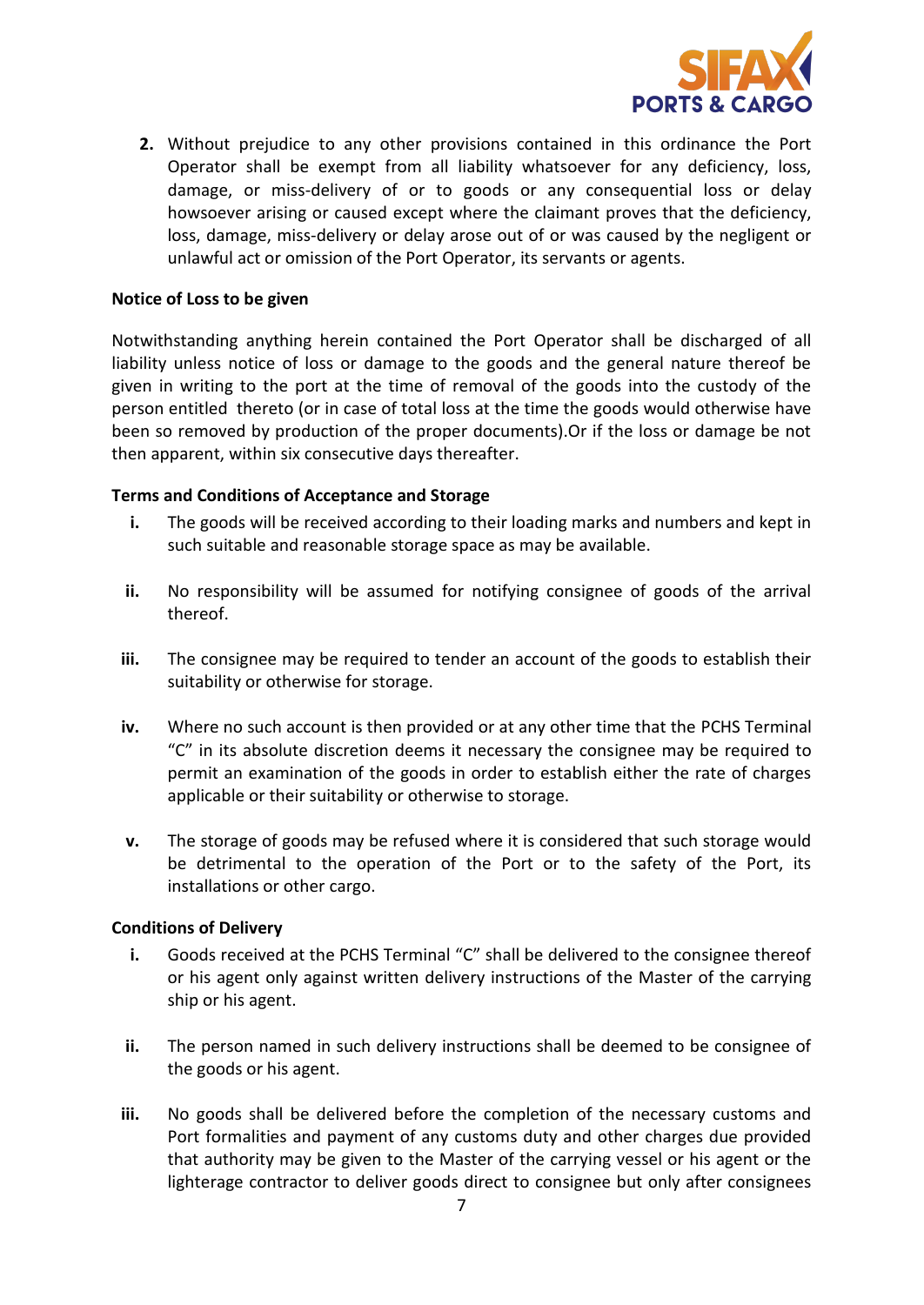

have satisfied the customs as to the nature and dutiable value of the goods and after completion of the necessary direct delivery formalities as prescribed in the Port Rules.

#### **Special Terms and Conditions**

In addition to the foregoing terms and conditions further special terms and conditions shall apply to bullion, coin, jewelry, gems, glass, china, works of art, documents, securities, bank notes or stamps and the PCHS Terminal "C" will only accept such goods subject to these terms and conditions and these special terms and conditions and application should be made to PCHS for details of those special terms and conditions.

#### **Goods Delivered against an Indemnity**

The Port Operator may withhold delivery of any goods which are in its possession in the following cases unless and until the person claiming to be entitled(or any one such) has given and indemnity acceptance to the Port Operator against the claims of any other person to such goods or proceeds.

- **i.** Where any such goods or proceeds are claimed by two or more persons.
- **ii.** Where any person claiming any such goods or proceeds does not produce the document showing that he is entitled to take delivery thereof.

#### **Conditions for Acceptance of Dangerous Goods**

No person shall deliver to the Port any dangerous or offensive goods or any goods which are likely to cause damage to person or property without giving notice in writing of the nature of such goods to the Port Operator.

- **i.** Such goods may be refused or accepted only under special conditions as to their storage.
- **ii.** The owner of dangerous or offensive goods may be required to remove them immediately from the Port if the Port Operator, in its discretion, determines that such goods may cause damage to person or property.
- **iii.** If the owner of dangerous or offensive good does not comply with the requirement of Sub-clause(b) hereof, the Port Operator shall have the right to dispose thereof as they see fit and without delay and costs shall be borne by the owner of the goods.
- **iv.** Any person who, in contravention of the provisions of this Schedule delivers inside the Port area any goods to which that clause applies to the Port for storage shall be guilty of an offence against this ordinance and liable to a penalty as mentioned in the appropriate section of the present tariff.
- **v.** Any person who is convicted of an offence under this Clause shall also be responsible for any loss, injury or damage, which may be caused by reason of such goods having been delivered to the Port for storage and shall also be responsible for the payment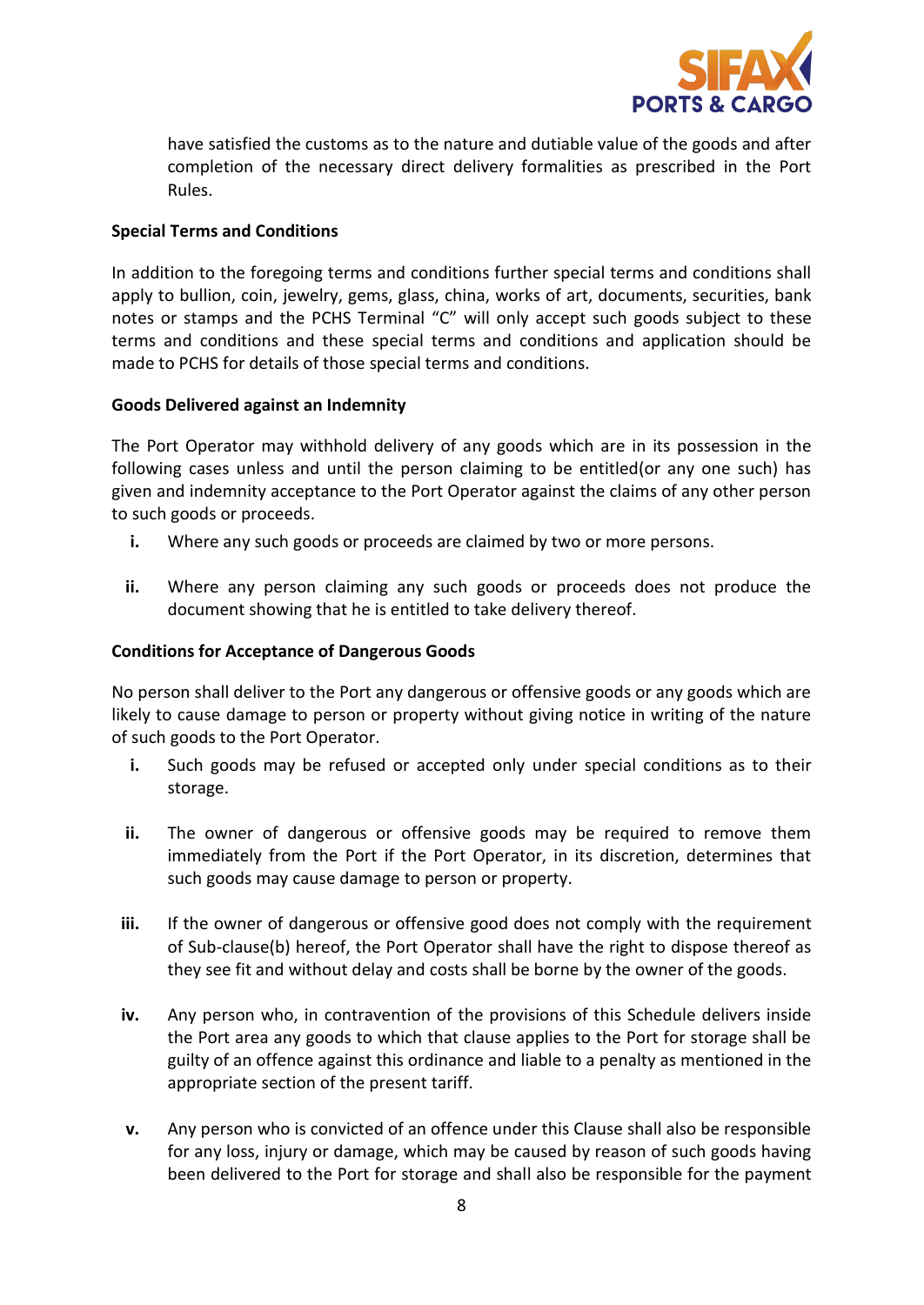

of all expenses of handling and disposal incurred by the Port Operator and court, which convicts such offender may order him to pay the amount of any such loss, injury or damage to the person suffering it.

#### **Detention of Goods in the event of unpaid Freight**

Where the Master of a ship from which any goods have been landed at the Port and accepted by the Port Operator for delivery to the consignee notifies the Port Operator in writing that freight or other charges to the amount specified in the notice remain unpaid in respect of the goods, the goods may be retained and delivery thereof to the consignee or any other person refused until:

- **i.** The production of the receipt or a release from the payment of such amount signed by the Master or by or on behalf of the Ship's Owner or his agent or
- **ii.** Payment of such amount to the Port Operator has been made by the person entitled to take delivery thereof.

There any goods in respect of which a notice has been given under sub-clause(a) hereof are delivered to a person producing such receipt or release, or making such payment to the Port Operator as is referred to in that sub-clause the Port Operator shall thereupon be discharged from any liability in respect of those goods.

#### **Explanatory Notes And Definitions**

- **1. Cargo Dues:** As charged in this Tariff shall cover:-
	- **Stevedoring operations charge and discharge of vessels**
	- **Security and Tally Clerk.**

#### *Note:*

- *Labour - Services provided and not related to tonnage shall be charged accordingly. See pag. 15 "Extra Services"*
- **2. Value Added Tax (VAT):** shall be charged on Cargo Dues Import.
- **3. Provisional Billing:** The amount in \$US to be paid to PC&H by the vessel Owner or their representative agents prior to commencement of cargo operations, based on value of Cargo Dues and Berth Rent.
- **4. Contingency InProvisional Billing:** Add 5% on Provisional Billing.
- **5. Berth Rent:**Shall be provisionally chargedas soon as a vessel occupies a berth as follow:

*Formula = LOA \* Nº of Days \* \$1 US*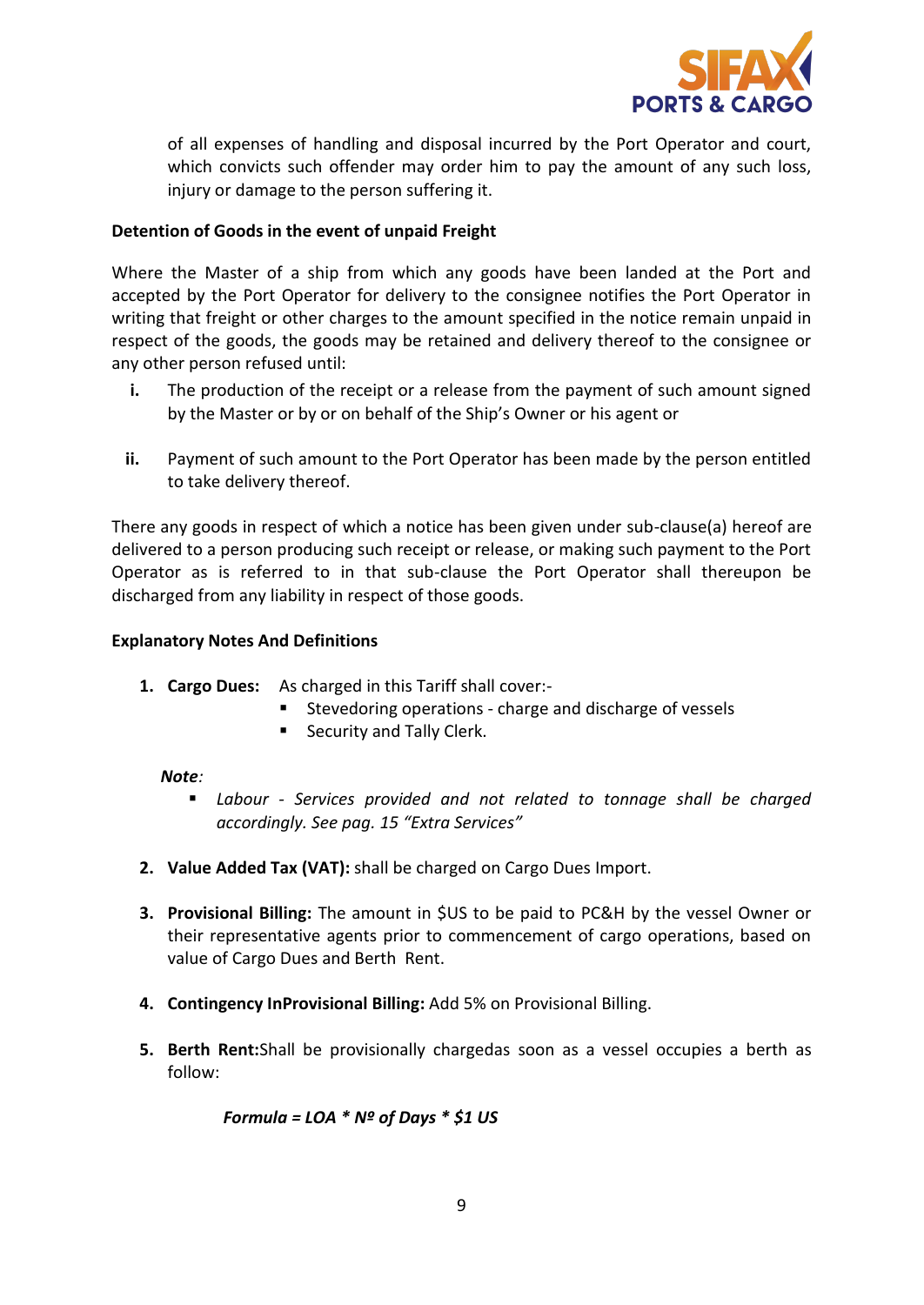

#### *Provisional Number of days:*

- i. Container and RORO Vessels………….2 days
- ii. Combo Vessels ………………………….…..3 days
- iii. Liquid Bulk Cargo Vessels ………….…..4dayS
- iv. Dry Bulk Cargo Vessels……………….…..8days
- v. General Cargo Vessels ………………..….10 days
- **6. Coastal Charges:** Are applicable to vessels engaged in trade within Nigeria Territorial Waters exclusive of Service boats. Goods previously landed in any sea port in Nigeria and subsequently re-exported to another Nigeria Port will rank as coastal traffic and attract coastal charges.
- **7**. **Tropical West Africa Charges (T.W.A.):** Applicable to vessels engaged in trade within the West Coast Africa lying between latitude 15<sup>0</sup>N and 15<sup>0</sup>S.
- **8. Documents To Be Furnished By Shipping Companies:** For the purpose of provisional payment and pre-arrival arrangements, the following documents shall be required.

#### *Manifest/Diskettes*

- i. RORO Vessels; To submit Manifest (in paper or Digital Manifest)
- ii. Container Vessels; 5 copies of Manifest and 5 copies of Container Arrival List (CAL) - (in paper or Digital Manifest).
- iii. All other Vessels; 5 copies of Manifest in paper or Digital

#### **9**. **Time To Submit Documents**

- i. Foreign Vessels are to submit Manifest certified by Owner/ Representative 3 days before the arrival of the vessel, at berth.
- ii. TWA and Coastal Vessels to submit manifest (certified by Ship Master) 24 hours before the arrival of the vessels at berth.
- iii. Additional/Amendments of import manifest must be submitted not later than 24 hours after arrival at berth.
- iv. Export manifest must be submitted at berth of vessel.

#### **10**. **Tonne:**

- i. Where charges are assessed on Gross Weight, a tonne shall mean 1000kgs.
- ii. Where charges are assessed by measurement, a tonne shall mean 1cbm.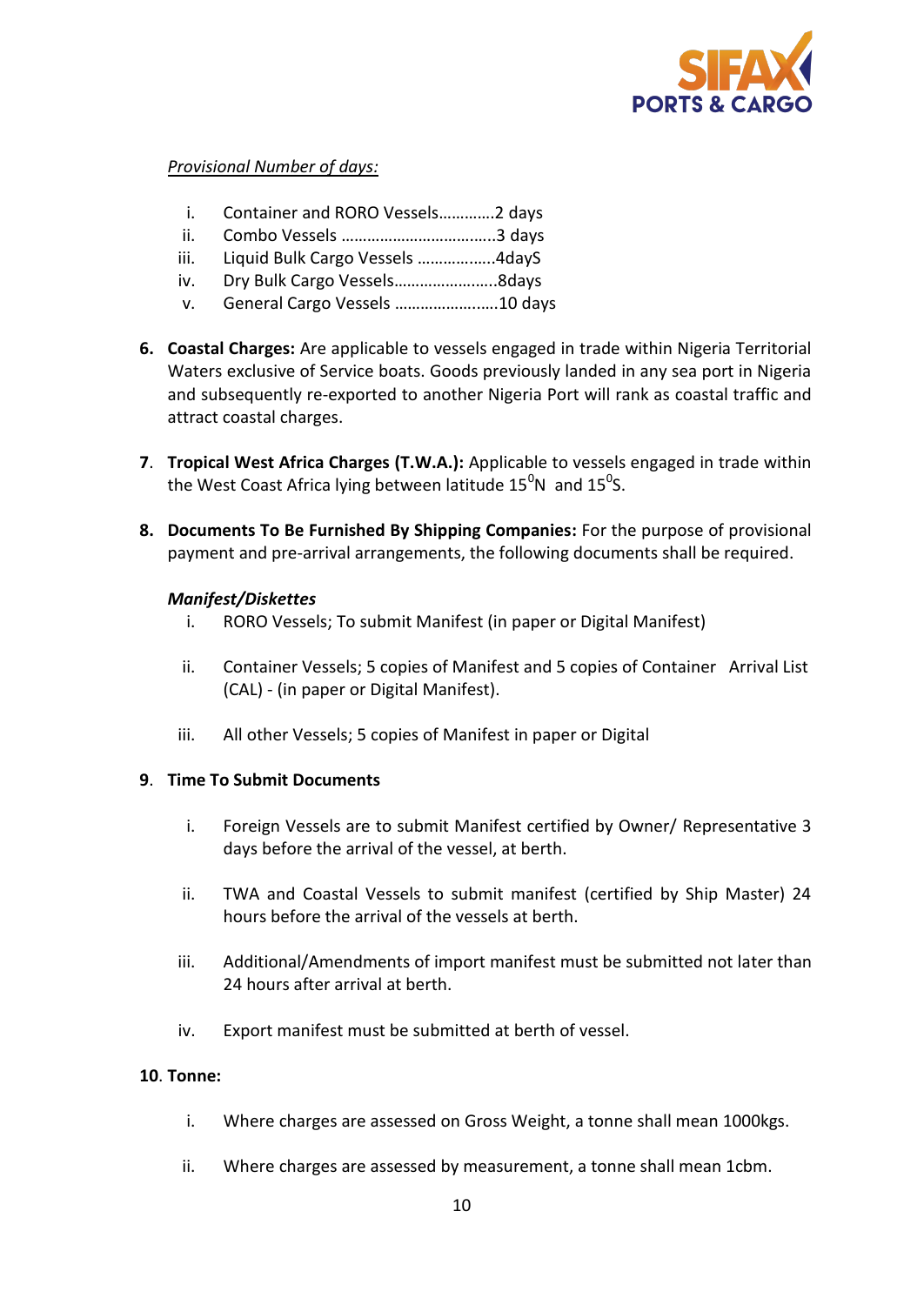

# **2. CARGO DUES**

# **1. GENERAL CARGO (including all bagged cargo/tonne/wm)**

|                               | <b>FOREIGN</b> |        |        | <b>TWA/COASTAL</b> |  |
|-------------------------------|----------------|--------|--------|--------------------|--|
|                               | Import         | Export | Import | <b>Export</b>      |  |
| General cargo per ton / cbm   | \$7.85         | \$5.15 | \$3.86 | \$3.86             |  |
| Dry bulk cargo per ton/cbm    | \$5.15         | \$3.22 | \$2.57 | \$2.57             |  |
| Liquid bulk Cargo per ton/cbm | \$5.15         | \$3.15 | \$2.57 | \$2.57             |  |

#### *Note:*

- *(\*) For rebagging will be charged more \$ 1/ Tonne*
- *The rates are in US\$ and are exclusive of applicable VAT*
- *To fertilizer and rice and others expressed by Federal Government gazet they are exempted of VAT.*

## **2. CONTAINER HANDLING**

| <b>Description</b>     | Import   |          | <b>Export</b> |          |  |
|------------------------|----------|----------|---------------|----------|--|
| <b>Containers</b>      | 20'      | 40'      | 20'           | 40'      |  |
| Foreign Laden per unit | \$115.77 | \$167.23 | \$90.04       | \$128.63 |  |
| Foreign Empty per unit | \$32.16  | \$51.45  | \$32.16       | \$51.45  |  |
| TWA/COASTAL (Laden)    | \$90.04  | \$128.63 | \$90.04       | \$128.63 |  |
| TWA/coastal (empty)    | \$32.16  | \$51.45  | \$32.16       | \$51.45  |  |

#### *Note:*

*the rates are in US\$ and are exclusive of applicable VAT*

#### **3. VEHICLES DUES**

|                  |          | <b>FOREIGN</b> | <b>TWA/COASTAL</b> |               |  |
|------------------|----------|----------------|--------------------|---------------|--|
| Vehicle per unit | Import   | Export         | Import             | <b>Export</b> |  |
| Up to 15 cbm     | \$18.39  | \$17.11        | \$17.11            | \$17.11       |  |
| 16 to 25 cbm     | \$33.19  | \$17.75        | \$17.75            | \$17.75       |  |
| Over 25 cbm      | \$71.78  | \$22.90        | \$22.90            | \$22.99       |  |
| Trailer/mafi     | \$142.53 | \$57.63        | \$57.63            | \$57.63       |  |

*Note:* 

*the rates are in \$US and are exclusive of applicable VAT*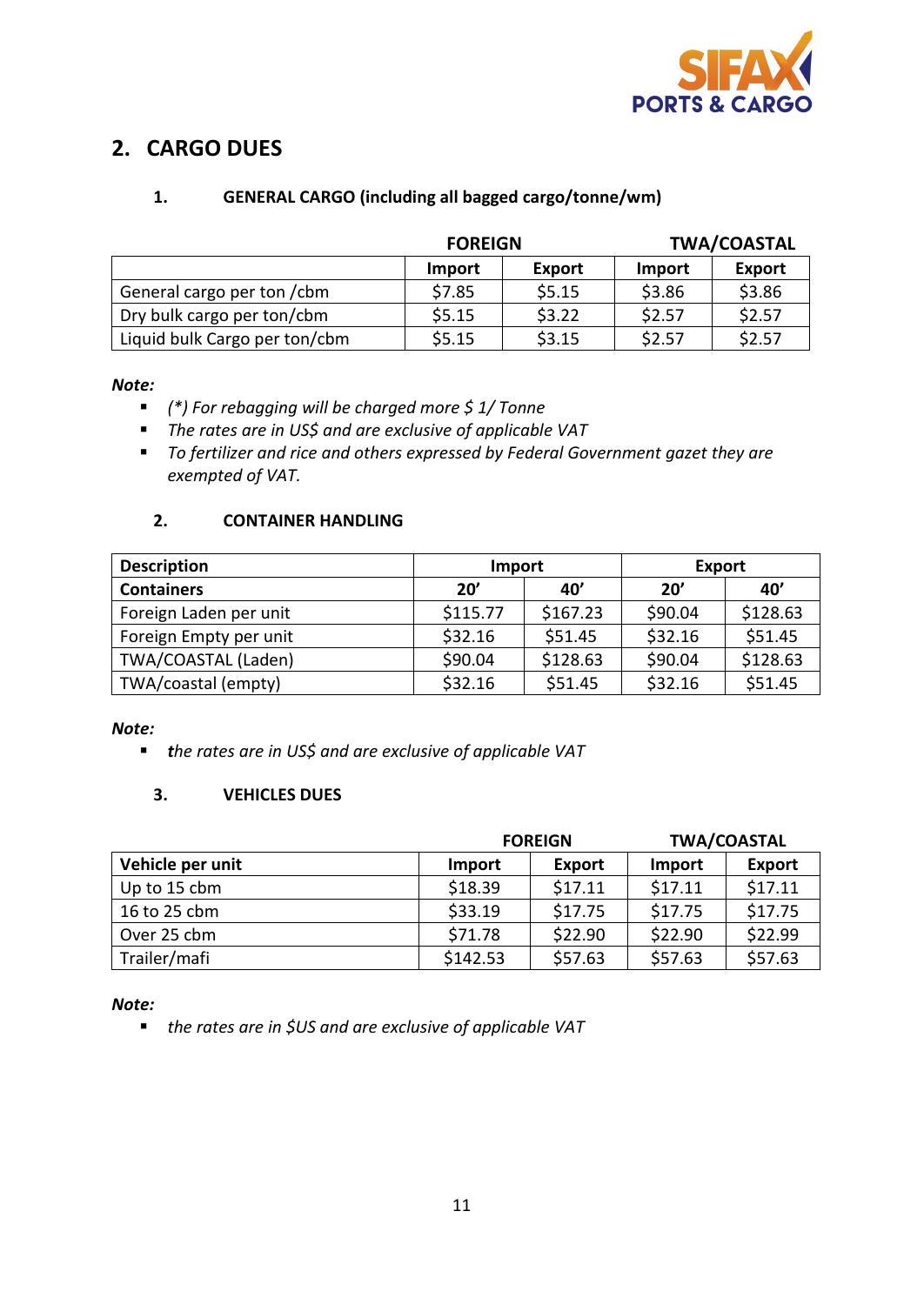

# **3. STORAGE/ RENT CHARGES**

#### **1. GENERAL CARGO**

#### **Free rent period of three (3) days after completion of discharge.**

| 1 <sup>st</sup> Period of 5 days | Import | Export |
|----------------------------------|--------|--------|
| a. Shed/Warehouse Cargo          | 100.00 | 30.96  |
| b. Stacking Area Cargo           | 100.00 | 25.8   |

| 2 <sup>nd</sup> Period of 5 days | Import | Export |
|----------------------------------|--------|--------|
| a. Shed/Warehouse Cargo          | 150.00 | 46.44  |
| b. Stacking Area Cargo           | 150.00 | 36.12  |

| 3r <sup>d</sup> Each day thereafter | Import | <b>Export</b> |
|-------------------------------------|--------|---------------|
| a. Shed/Warehouse Cargo             | 250.00 | 77.40         |
| b. Stacking Area Cargo              | 250.00 | 56.76         |

#### *Note:*

- *Unit in Tonne/ day*
- *the rates are in NAIRA and are exclusive of applicable VAT*

#### **2. BULK CARGO**

#### **Free rent period of three (3) days after completion of discharge.**

| 1 <sup>st</sup> Period of 10 days | <b>Import</b> | Export |
|-----------------------------------|---------------|--------|
| a. Shed/Warehouse Cargo           | 23.74         | 17.80  |
| b. Stacking Area Cargo            | 11.87         | 11.87  |

| 2 <sup>nd</sup> Period of 10 days | Import | Export |
|-----------------------------------|--------|--------|
| a. Shed/Warehouse Cargo           | 47.47  | 47.47  |
| b. Stacking Area Cargo            | 23.74  | 23.74  |

| 3r <sup>d</sup> Each day thereafter | Import | Export |
|-------------------------------------|--------|--------|
| a. Shed/Warehouse Cargo             | 71.21  | 71.21  |
| b. Stacking Area Cargo              | 47.47  | 47.47  |

*Note:*

- *Unit in Tonne/ day*
- *the rates are in NAIRA and are exclusive of applicable VAT*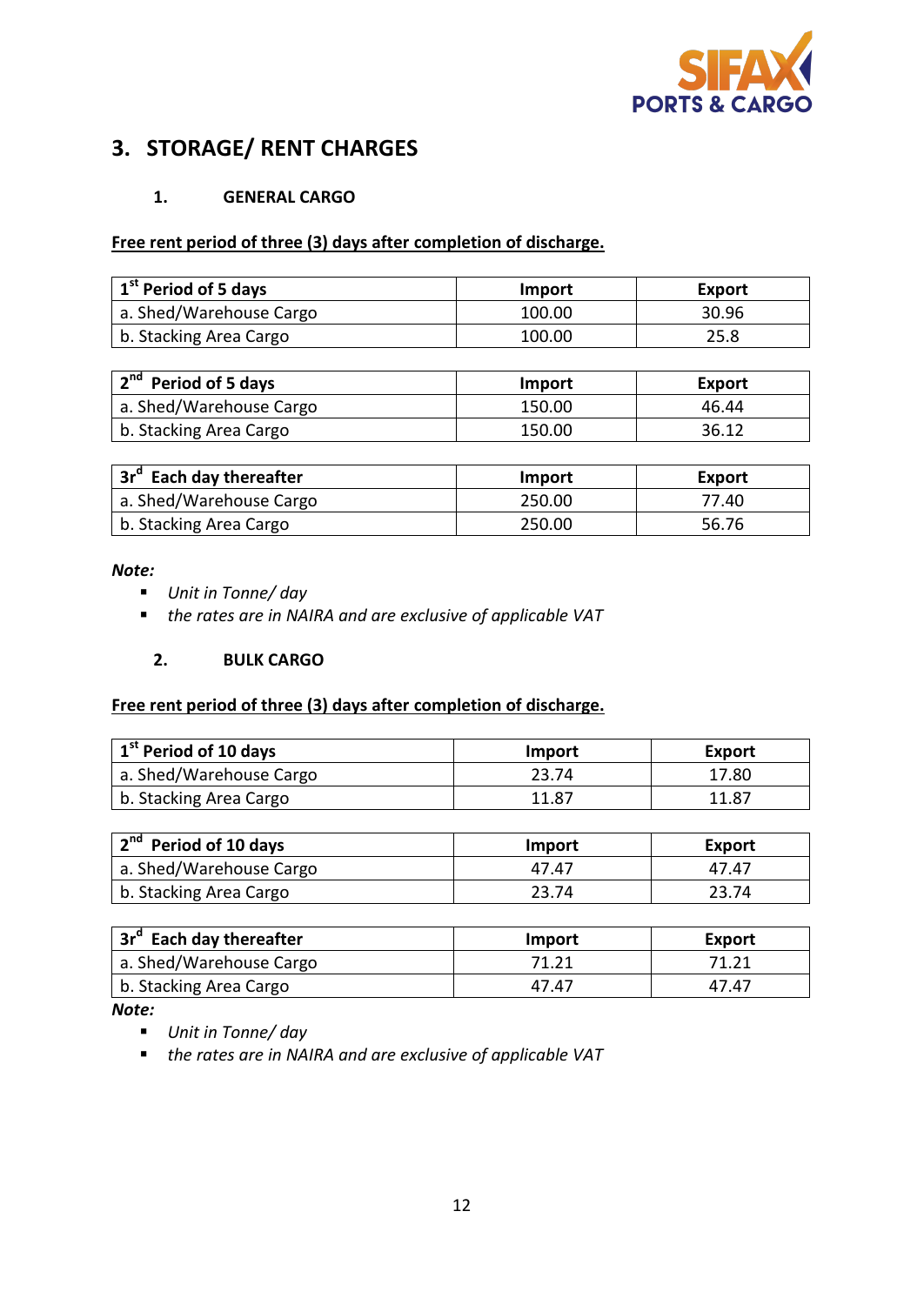

#### **3. VEHICLES**

# **Free rent period of three (3) days after completion of discharge.**

| <b>Naira Charges</b>                | 1 <sup>st</sup> Period | 2 <sup>nd</sup> Period | 3 <sup>rd</sup> Period |
|-------------------------------------|------------------------|------------------------|------------------------|
|                                     | 5 days                 | 5 days                 | (Thereafter)           |
| Up to 15cbm (car)                   | 991.20                 | 2,043.60               | 3,715.20               |
| 16 - 25cbm (bus, Jeep, Vans)        | 1,238.40               | 2,476.80               | 4,520.40               |
| 26 - 140cbm (trucks, Buses)         | 2,043.60               | 4,210.80               | 7,740.00               |
| Over 140cbm (Trailer/Cat/Excavator) | 3,591.60               | 7,306.80               | 13,126.80              |
| Plants-Tracked Vehicle              | 6,192.00               | 12,384.00              | 22,291.20              |

*Note:*

- *Vehicle per day*
- *the rates are in NAIRA and are exclusive of applicable VAT*

#### **4. CONTANERS**

# **Free rent period of three (3) days after completion of discharge.**

| <b>Days</b>      | 20ft<br>(Dry) | 40ft<br>(Dry) | 45ft<br>Con. | 20ft<br>(Reefer) | 40ft<br>(Reefer) | 20ft<br>(FR/OT) | 40ft<br>(FR/OT) | 20ft<br>OOG) | 40ft<br>(OOG) |
|------------------|---------------|---------------|--------------|------------------|------------------|-----------------|-----------------|--------------|---------------|
| 3 days           | Free          | Free          | Free         | Free             | Free             | Free            | Free            | Free         | Free          |
| $4 - 8$<br>days  | 900           | 1,800         | 2,700        | 5,000            | 9,000            | 4,050           | 8,100           | 4,050        | 8,100         |
| $9 - 13$<br>days | 4,400         | 8,800         | 13,200       | 8,000            | 15,000           | 19,800          | 39,600          | 19,800       | 39,600        |
| $14 -$<br>above  | 6,000         | 12,000        | 18,000       | 10,000           | 18,000           | 27,000          | 54,000          | 27,000       | 54,000        |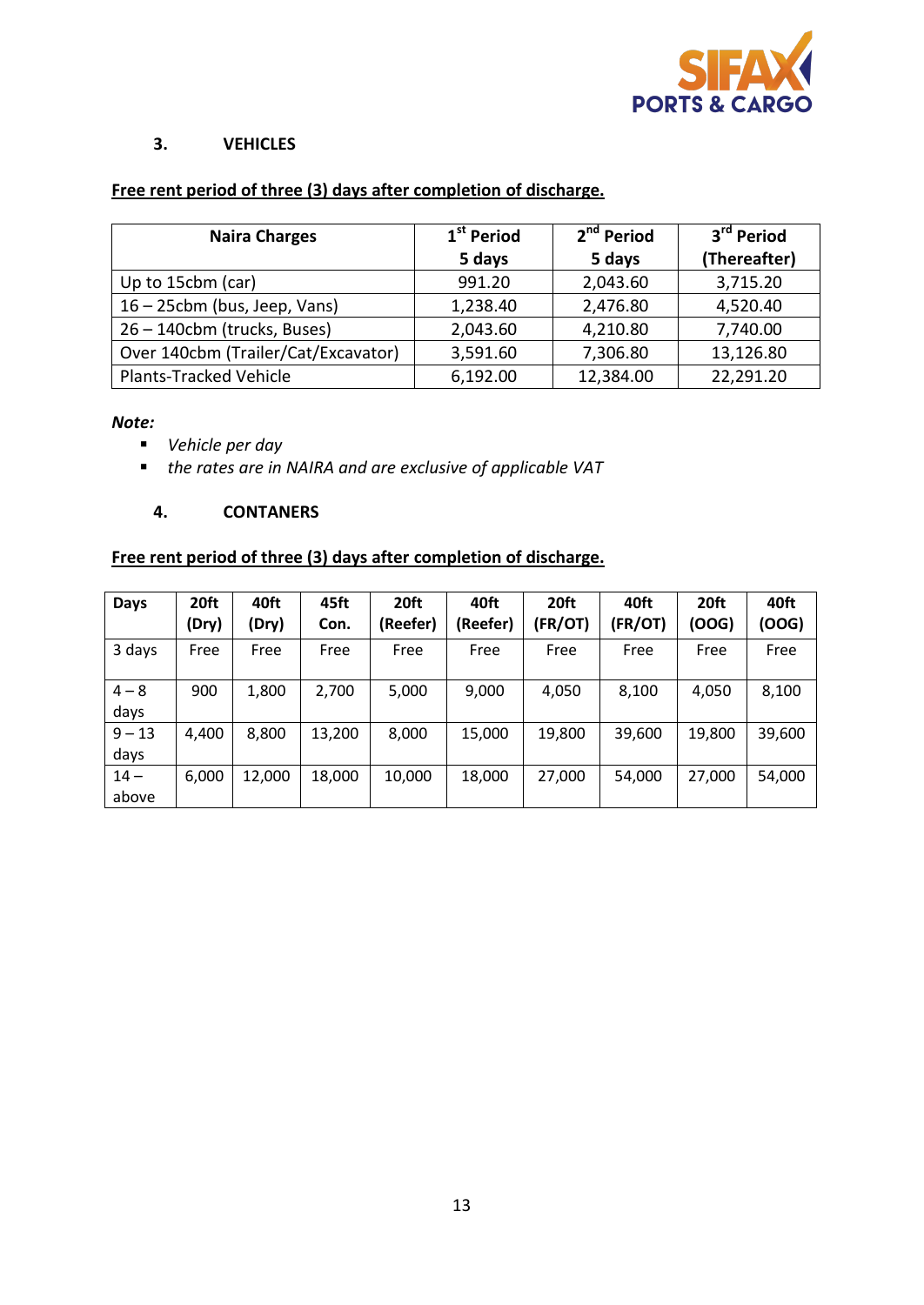

# **5. PALETISED/UNITISED CARGO (Stacking Area)**

# **Free rent period of three (3) days after completion of discharge.**

| <b>Naira Charges</b>       | Unit     | Rate   |  |
|----------------------------|----------|--------|--|
| <b>Next 10 Days</b>        |          |        |  |
| Up to 2Tons                | Unit/day | 47.47  |  |
| Up 2 to 4 Tons             | Unit/day | 89.01  |  |
| Up 4 to 6 Tons             | Unit/day | 123.84 |  |
| Up 6 to 10 Tons            | Unit/day | 178.02 |  |
| Up 10 to 15 Tons           | Unit/day | 237.36 |  |
| Over 15 Tons               | Unit/day | 296.68 |  |
|                            |          |        |  |
| <b>Next 10 Days</b>        |          |        |  |
| Up to 2 Tons               | Unit/day | 59.34  |  |
| Up 2 to 4 Tons             | Unit/day | 123.84 |  |
| Up 4 to 6 Tons             | Unit/day | 178.02 |  |
| Up 6 to 10 Tons            | Unit/day | 237.36 |  |
| Up 10 to 15 Tons           | Unit/day | 474.72 |  |
| Over 15 Tons               | Unit/day | 593.40 |  |
|                            |          |        |  |
| <b>Each Day Thereafter</b> |          |        |  |
| Up to 2Tons                | Unit/day | 74.30  |  |
| Up 2 to 4 Tons             | Unit/day | 185.76 |  |
| Up 4 to 6 Tons             | Unit/day | 297.22 |  |
| Up 6 to 10 Tons            | Unit/day | 371.52 |  |
| Up 10 to 15 Tons           | Unit/day | 668.74 |  |
| Over 15 Tons               | Unit/day | 990.72 |  |

#### *Note:*

*the rates are in NAIRA and are exclusive of applicable VAT*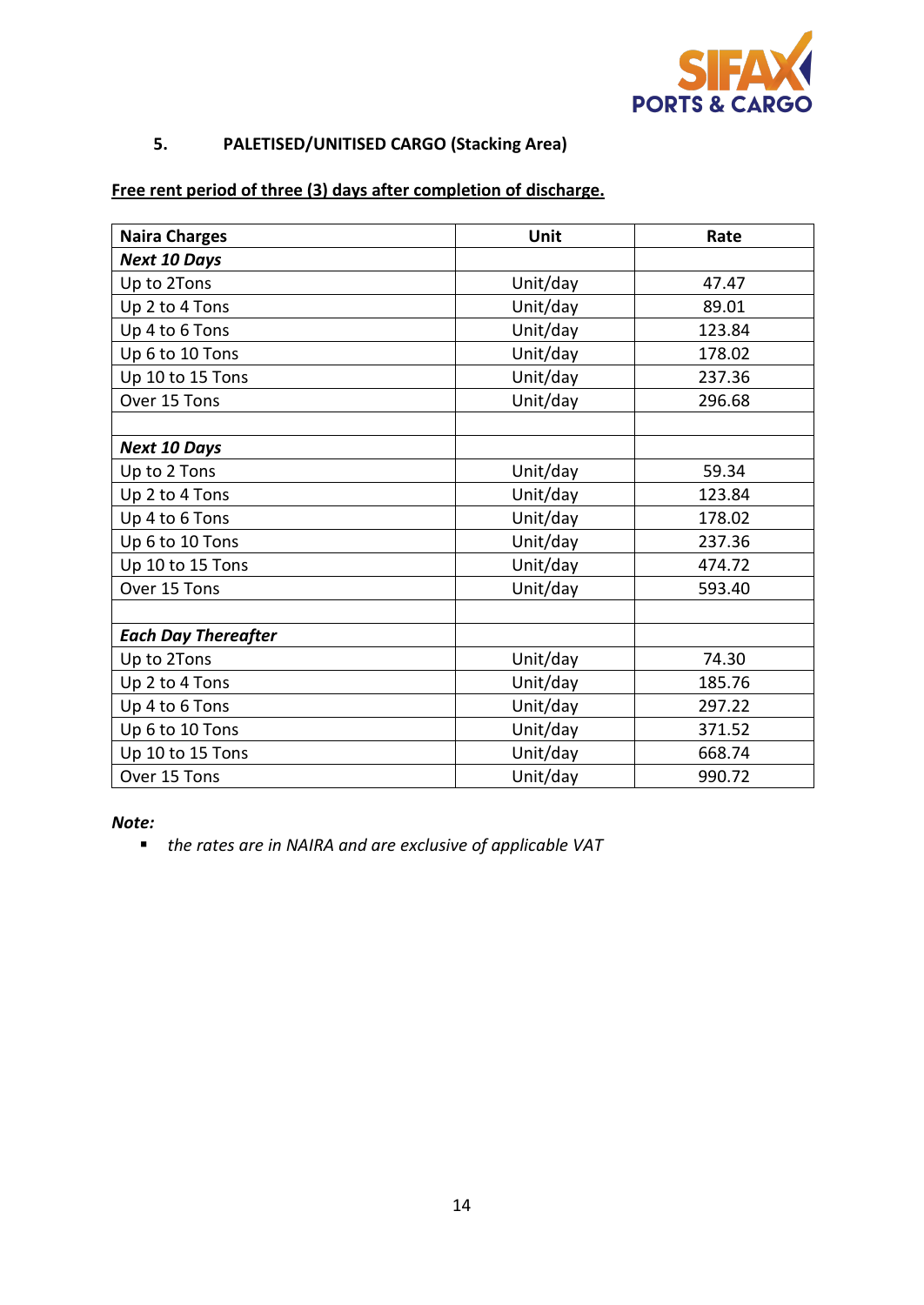

# **6. PALETISED/UNITISED CARGO (Shed Area)**

# **Free rent period of three (3) days after completion of discharge.**

| <b>Naira Charges</b>       | Unit     | Rate     |
|----------------------------|----------|----------|
| <b>Next 10 Days</b>        |          |          |
| Up to 2Tons                | Unit/day | 59.34    |
| Up 2 to 4 Tons             | Unit/day | 94.94    |
| Up 4 to 6 Tons             | Unit/day | 142.42   |
| Up 6 to 10 Tons            | Unit/day | 189.89   |
| Up 10 to 15 Tons           | Unit/day | 379.78   |
| Over 15 Tons               | Unit/day | 807.02   |
|                            |          |          |
| <b>Next 10 Days</b>        |          |          |
| Up to 2Tons                | Unit/day | 94.94    |
| Up 2 to 4 Tons             | Unit/day | 189.89   |
| Up 4 to 6 Tons             | Unit/day | 284.82   |
| Up 6 to 10 Tons            | Unit/day | 379.78   |
| Up 10 to 15 Tons           | Unit/day | 474.72   |
| Over 15 Tons               | Unit/day | 890.10   |
|                            |          |          |
| <b>Each Day Thereafter</b> |          |          |
| Up to 2 Tons               | Unit/day | 123.84   |
| Up 2 to 4 Tons             | Unit/day | 222.91   |
| Up 4 to 6 Tons             | Unit/day | 346.75   |
| Up 6 to 10 Tons            | Unit/day | 470.59   |
| Up 10 to 15 Tons           | Unit/day | 594.43   |
| Over 15 Tons               | Unit/day | 1,052.64 |

#### *Note:*

- *the rates are in NAIRA and are exclusive of applicable VAT*
- *All delivery/cargo charges are raised against receiver/approved agent.*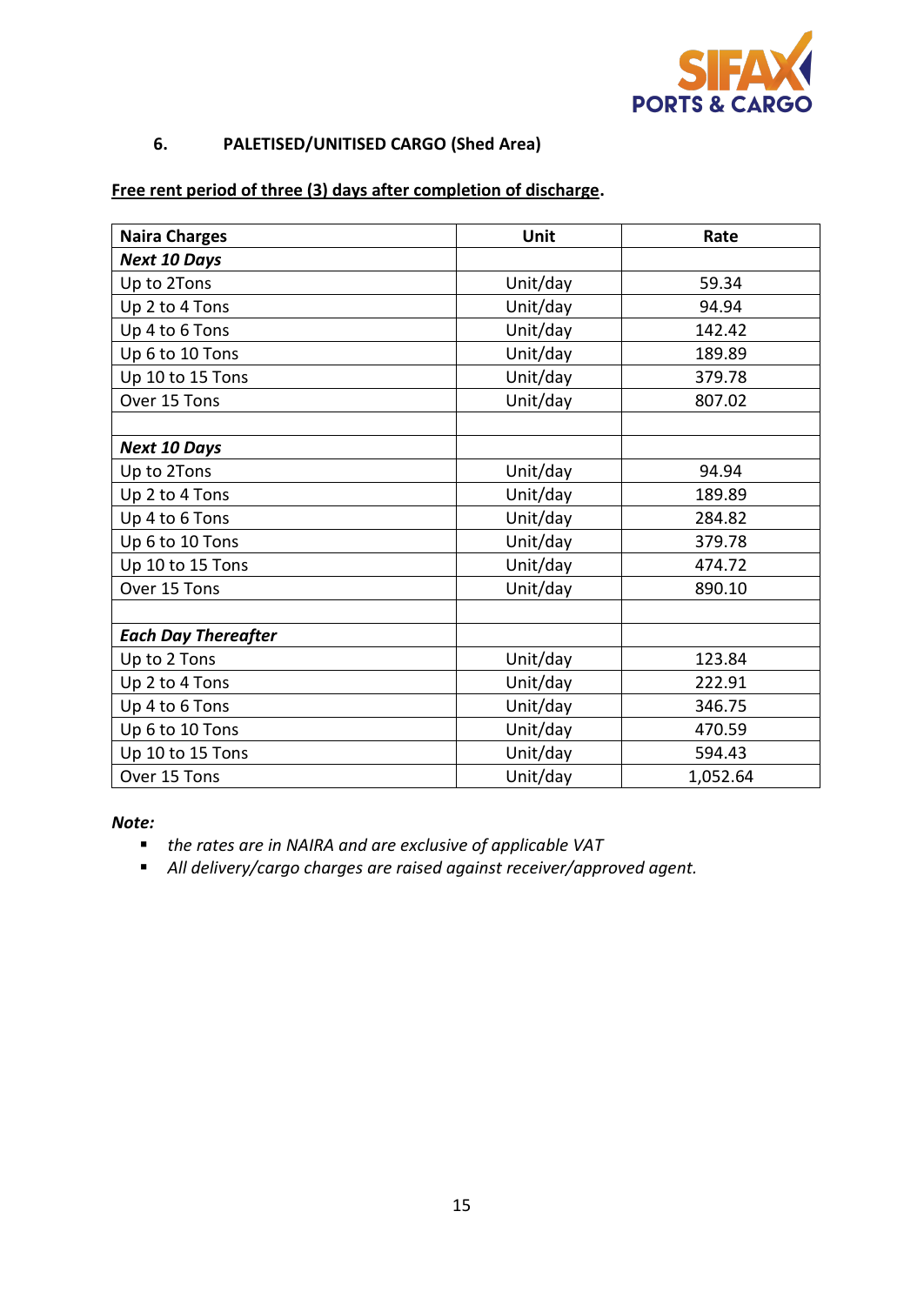

# **4. DELIVERY CHARGES**

#### **1. GENERAL CARGO TERMINALHANDLING/DELIVERY CHARGES**

| <b>Naira Charges</b>                       | <b>Direct</b> | <b>Indirect</b> |
|--------------------------------------------|---------------|-----------------|
| Handling Charges/ton/Cbm                   | 1,400.00      | 1,400.00        |
| Delivery Charge ton/Cbm                    | 191.00        | 191.00          |
| Documentation & Customs<br>Examination /BL | 8,000.00      | 8,000.00        |
| VEP & Tally Sheets & TPR/vehicle           | 278.64        | 278.64          |
| VAT                                        | 5%            | 5%              |

# **2. BULK CARGO**

| <b>Naira Charges</b>             | <b>Direct</b> | <b>Indirect</b> |
|----------------------------------|---------------|-----------------|
| Bulk cargo per tonne             | 60.89         | 208.46          |
| Documentation & Customs          |               |                 |
| Examination /BL                  | 8,000.00      | 8,000.00        |
| VEP & Tally Sheets & TPR/vehicle | 278.64        | 278.64          |
| VAT                              | 5%            | 5%              |

## **3. BULK LIQUID**

| <b>Naira Charges</b>             | <b>Direct</b> | <b>Indirect</b> |
|----------------------------------|---------------|-----------------|
| Bulk liquid per tonne            | 50.57         | 173.38          |
| VEP & Tally Sheets & TPR/vehicle | 233.20        | 233.20          |
| <b>VAT</b>                       | 5%            | 5%              |

# **4. VEHICLES TERMINAL HANDLING/DELIVERY CHARGES**

| <b>Naira Charges</b> | <b>THC</b> | <b>Non-Drivable</b> |
|----------------------|------------|---------------------|
| Car                  | 11,820.00  | 3,096.00            |
| Bus/Jeep/Van         | 18,900.00  | 4,644.00            |
| Truck/Big Bus        | 24,900.00  | 10,526.40           |
| Trailer/Lux-Bus      | 37,200.00  | 11,764.80           |
| Plant/Tractor        | 50,400.00  | 18,576.00           |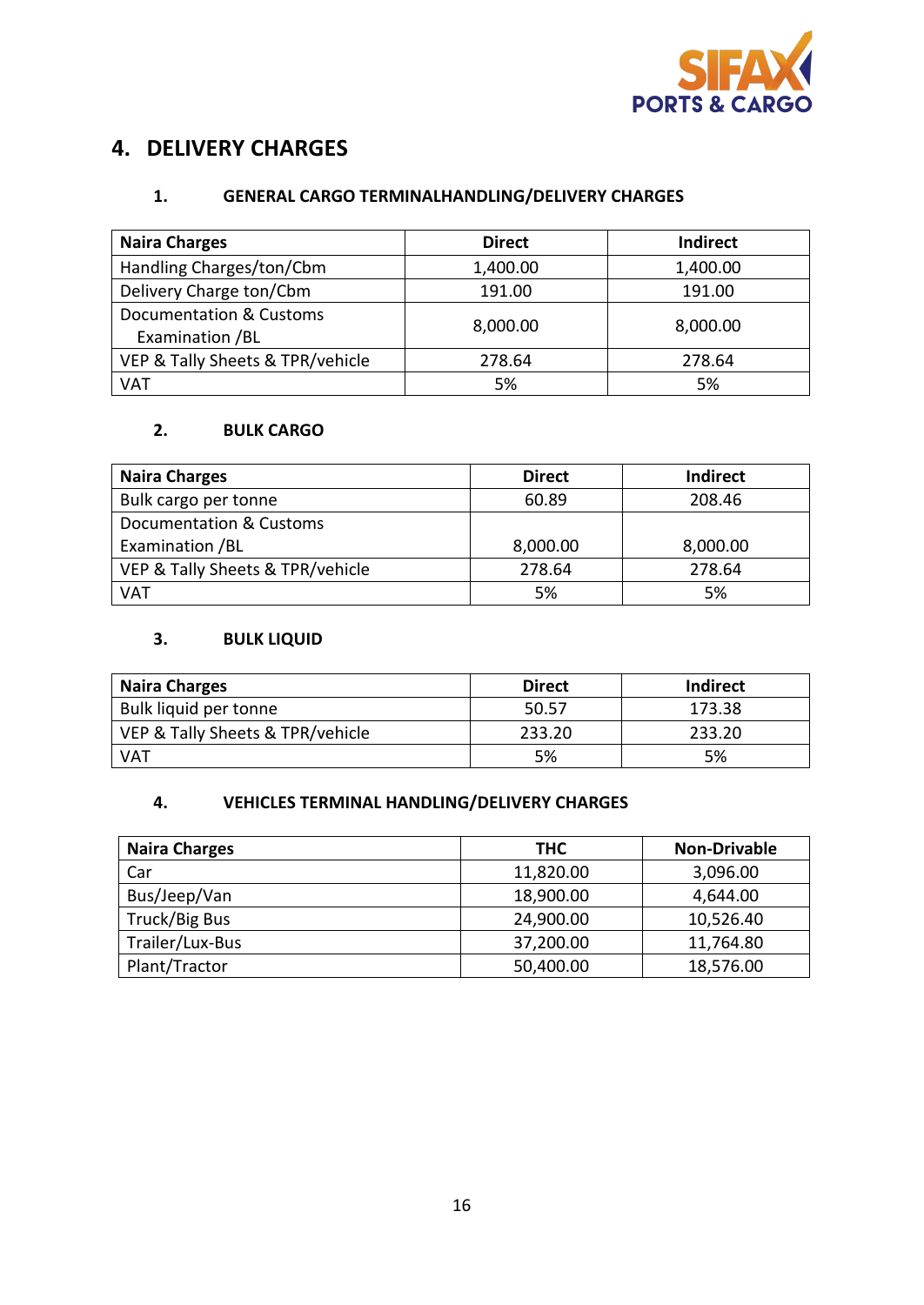

| <b>Naira Charges</b> | <b>Delivery Charges</b> |
|----------------------|-------------------------|
| Car                  | 3,900.00                |
| Bus/Jeep/Van         | 4,380.00                |
| Truck/Big Bus        | 6,000.00                |
| Trailer/Lux-Bus      | 6,900.00                |
| Plant/Tractor        | 8,100.00                |
| Documentation        | 8,000.00                |

**Other Charges depending on condition(s) of vehicle**

- Administrative
- Non-Starter
- **Stamp Duty**

| <b>Naira Charges</b>              | <b>Direct</b> | <b>Indirect</b> |
|-----------------------------------|---------------|-----------------|
| Up to 15 cbm $(car)$              | 3,711.48      | 3,900.00        |
| 15 to 25 cbm (bus, Jeeps, Vans)   | 4,119.07      | 4,380.00        |
| $26 - 140$ cbm (trucks/big bus    | 5,259.48      | 6,000.00        |
| Over 140cbm Trailer/Luxurious bus | 5,761.08      | 6,900.00        |
| Plants/Tractor                    | 6,178.38      | 8,100.00        |

#### *Note:*

*the rates are in NAIRA and are exclusive of applicable VAT*

# **Surcharges on RORO/Vehicle**

| <b>DESCRIPTION</b>    | Percentage |
|-----------------------|------------|
| One Vehicle on top    | 42%        |
| Two Vehicles on top   | 52%        |
| Three Vehicles on top | 62%        |
| Four Vehicles on top  | 72%        |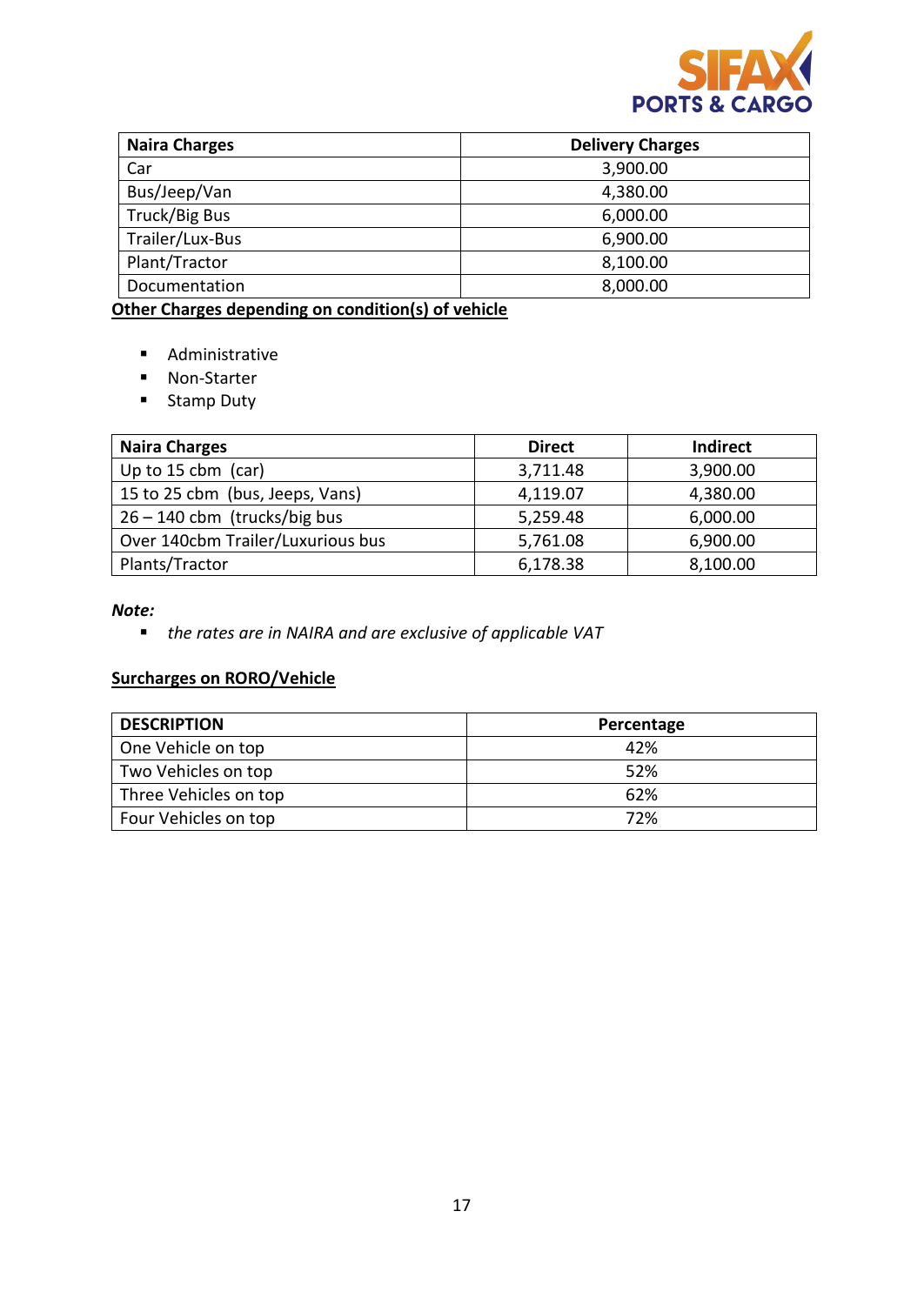

# **5. CONTAINERS CHARGES (without vat)**

| <b>Naira Charges</b>                   | Import     |            | <b>Export</b> |          |
|----------------------------------------|------------|------------|---------------|----------|
| <b>Containers</b>                      | 20'<br>40' |            | 20'           | 40'      |
| Foreign Laden per unit                 | 5,175.48   | 6,468.57   | 3,804.99      | 5,745.14 |
| Foreign Empty per unit                 | 5,175.48   | 6,468.57   | 1,304.45      | 1,956.67 |
| TWA/COASTAL (Laden)                    | 5,175.48   | 6,468.57   | 5,211.60      | 6,468.57 |
| TWA Coastal (empty)                    | 4,644.00   | 5,676.00   | 2,772.98      | 5,745.14 |
| <b>Flat Containers Laden</b>           | 5,351.95   | 6,921.62   |               |          |
| Delivery Charge-open top               | 7,299.30   | 9,835.10   |               |          |
| Delivery Charge-Reefer                 | 6,981.48   | 9,177.57   |               |          |
| Electrical Charge (Reefer) per day     | 15,000.00  | 25,000.00  |               |          |
| Refers Monitoring per<br>day/container | 4,500.00   | 4,500.00   |               |          |
| Pre-trip Inspection (Reefer)           | 7,000.00   | 8,000.00   |               |          |
| THC-(Normal Container)                 | 80,000.00  | 120,000.00 |               |          |
| Delivery (Normal Cont.)                | 5,515.00   | 6,895.00   |               |          |
| THC (OOG/Open Top/Reefers)             | 80,000.00  | 120,000.00 |               |          |
| Delivery(OOG/Open Top)                 | 8,273.00   | 10,343.00  |               |          |
| <b>Containers Stripping</b>            | 35,000.00  | 55,000.00  |               |          |
| <b>Customs Examination</b>             | 25,000.00  | 38,750.00  |               |          |
| Unplugging per container               | 8,256.00   | 8,256.00   |               |          |
| Documentation per BL                   | 8,000.00   | 8,000.00   |               |          |
| <b>Fast Track Charges</b>              | 10,000.00  | 10,000.00  |               |          |
| Stuffing/Unstuffing/equipt.charges     | 47,000.00  | 67,000.00  |               |          |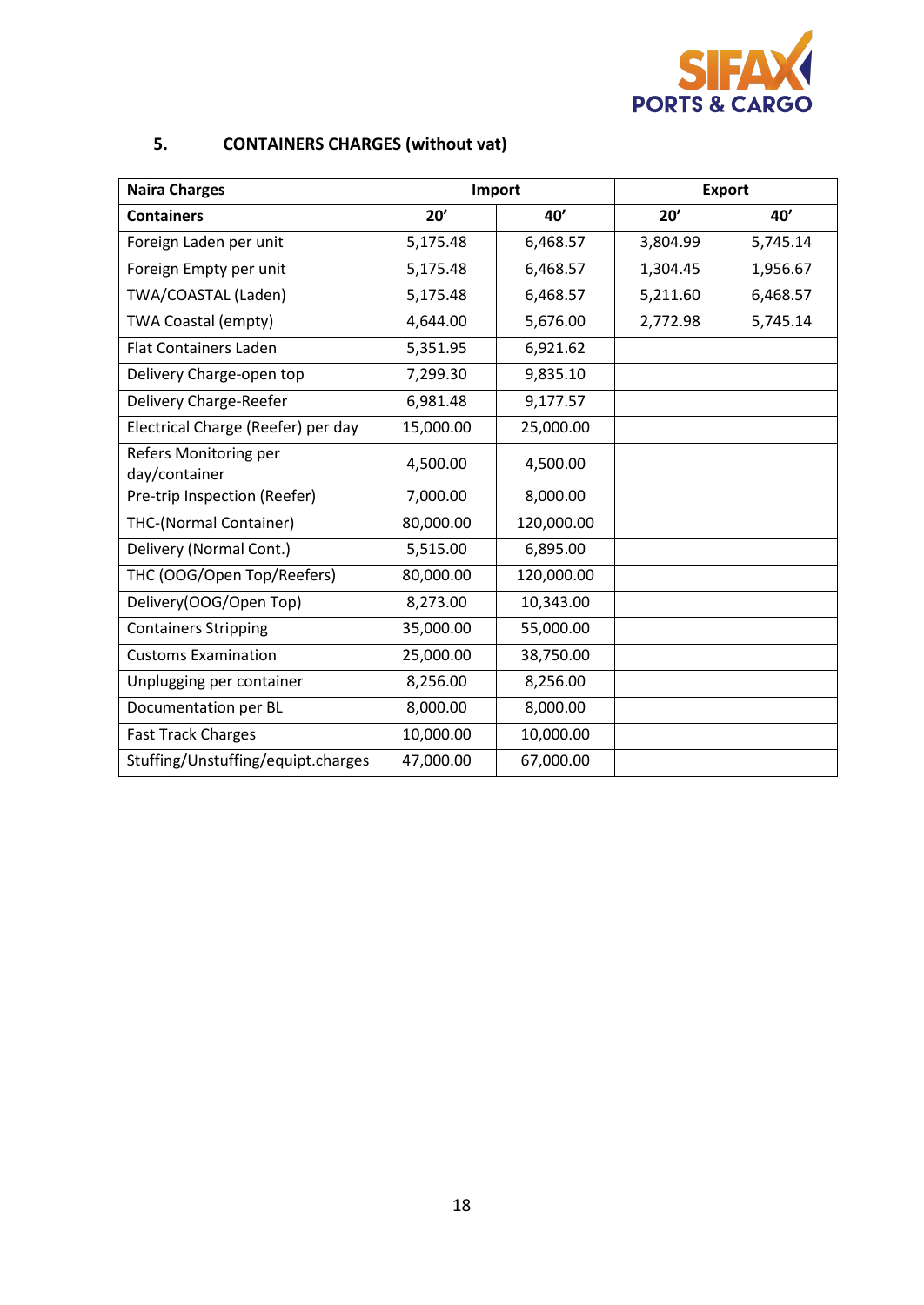

# **6. PALETISED/UNITISED CARGO**

| <b>Naira Charges</b>      | Unit | Rate     |
|---------------------------|------|----------|
| Import & Export           |      |          |
| <b>Direct</b>             |      | 1,680.10 |
| Plus:                     |      |          |
| Up to 2 Tons              | ton  | 73.27    |
| Above 2 to 4 Tons         | ton  | 111.46   |
| Above 4 to 6 Tons         | ton  | 162.02   |
| Above 6 to 10 Tons        | ton  | 261.10   |
| Above 10 to 15 Tons       | ton  | 371.52   |
| Over 15 Tons              | ton  | 797.74   |
| <b>Equipment Charge</b>   | ton  | 309.60   |
| VEP/TPR/Tally Sheet       | ton  | 232.20   |
| Documentation/Examination | B/L  | 2580.00  |
| <b>Indirect</b>           | ton  | 1,680.10 |
| Plus:                     |      |          |
| Up to 2 Tons              | ton  | 93.91    |
| Above 2 to 4 Tons         | ton  | 162.02   |
| Above 4 to 6 Tons         | ton  | 236.33   |
| Above $6 - 10$ Tons       | ton  | 368.42   |
| Above 10 to 15 Tons       | ton  | 532.51   |
| Over 15 tons              | ton  | 825.60   |
| <b>Equipment Charge</b>   | ton  | 516.00   |
| VEP/TPR/Tally Sheet       | ton  | 232.20   |
| Documentation/Examination | B/L  | 5,800.00 |

*Note:*

*the rates are in NAIRA and are exclusive of applicable VAT*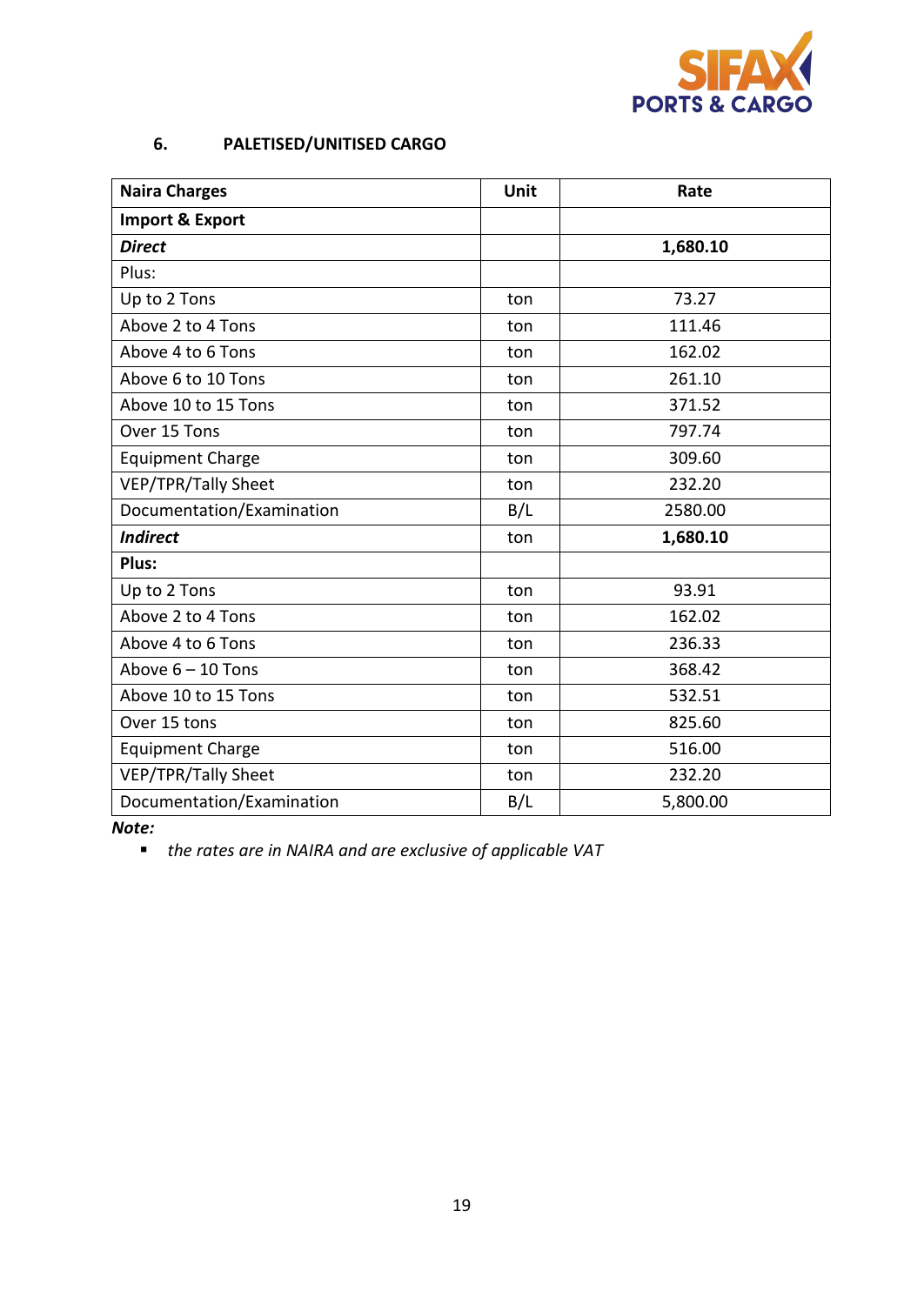

# **5. MISCELLANEOUS CHARGES**

## **1. CONTAINERS**

- **i. Restow In Yard:** On request by consignee or his representative after initial loading will attract a lift on/lift off charge of :
	- N7,500.00 per 20' container
	- #10,000.00 per 40' container

**Other Charges**:

- $\blacktriangleright$   $\blacktriangleleft$  410,000.00 Cancellation of invoice
- $\blacktriangleright$   $\blacktriangleleft$ 410, 000.00 Auction Documentation
- N12,500.00 20" Container Reposition
- $\blacktriangleright$   $\blacktriangleleft$ 415,500.00 40" Container Reposition
- H12,000.00 Trailer Overnight Parking
- $\overline{+47,500.00}$  Change of Agency
- **ii. Hazardous Cargo:**100% Storage Surcharge on container per day/per container
- **iii. Shifting**

Via shore:

150% of cargo dues import

On board:

- 100% of cargo dues import
- **2. CONTAINER TRACKING/REPORTING FEES**: The terminal operator, in charge of tracking/recording/reporting container discharge and load reports, as well as terminal moves, shall be entitles to claim from Principals and/or their agents a container tracking fee per container handled at conditions as may be mutually agreed.

## **3. GENERAL CARGO**

- **i. Weighing trucks**
	- Per Ton................ N472.00

## **4. VEHICLES**

- **i. Overnight trailer parking rate**
	- Per vehicle........... #12,000.00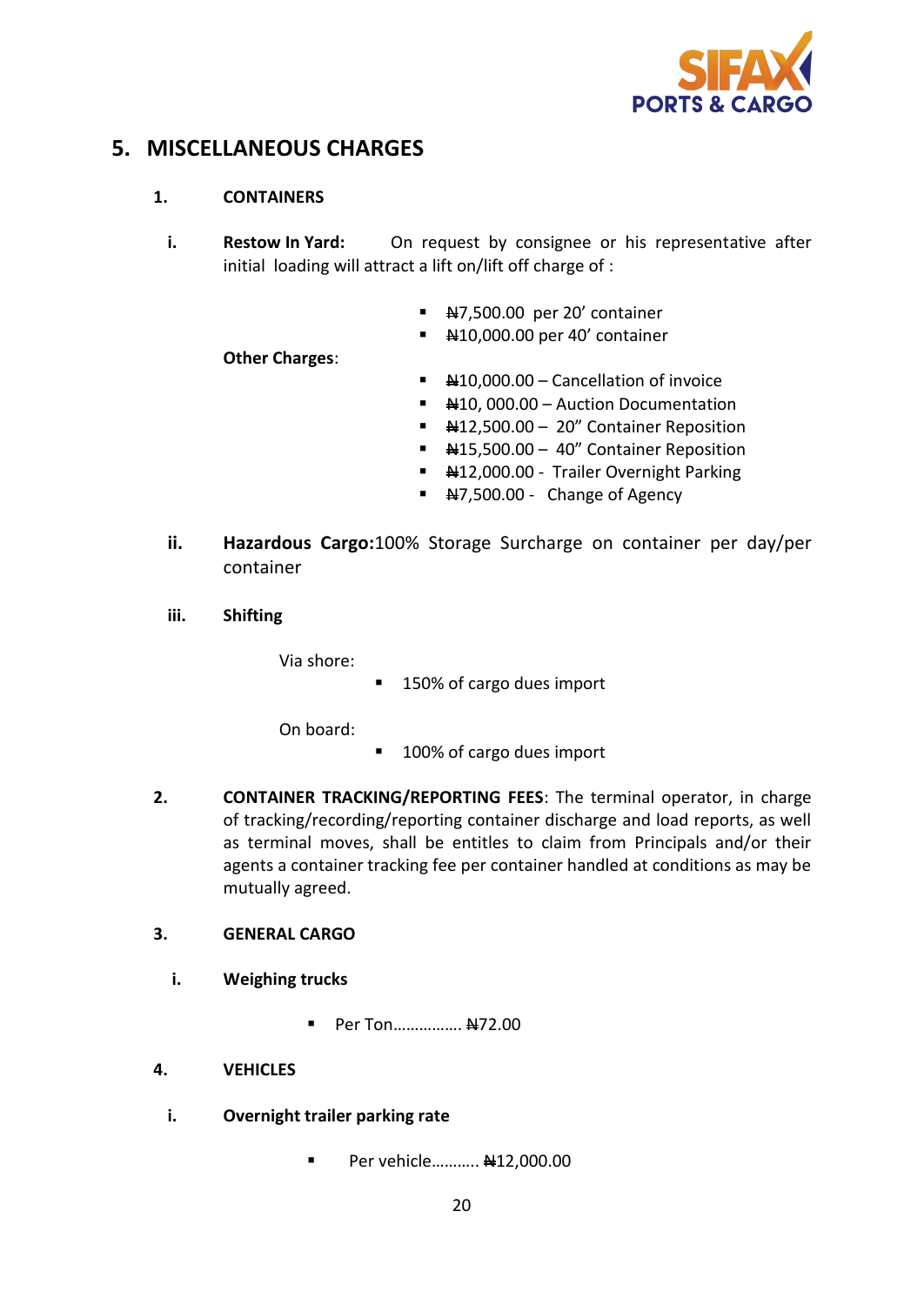

- **ii. Towing of vehicle parked at non park space**
	- Per vehicle........... #21,000.00
- **iii. Removal of broken down vehicle**
	- Per vehicle........... 4421,000.00

#### **5. OTHER CHARGES ON CONTAINERS**

- **i. Auctioned containers**
	- $H 8,000.00+THC+15$ days STORAGE

#### **ii. Export containers charges**

| <b>Description</b>                                        | 20 <sub>ft</sub> | 40ft      |
|-----------------------------------------------------------|------------------|-----------|
| Terminal Handling Charge on Export Containers(to shipper) | 40,000.00        | 60,000.00 |
| Weighing of Export Laden per TEUS/VGM                     | 20,000.00        | 40,000.00 |
| First 7days Storage-Laden                                 | Free             | Free      |
| 1 <sup>st</sup> 15 days Storage-Laden                     | 900.00           | 1,800.00  |
| 2 <sup>nd</sup> 15days Storage-Laden                      | 4,400.00         | 8,800.00  |
| 3 <sup>rd</sup> 15days Storage-Laden                      | 6,000.00         | 12,000.00 |

#### **Note:**

*the rates are in NAIRA and are exclusive of applicable VAT*

#### **6. EXTRA SERVICES**

#### **i. Dock labour**

Where Dock Labour is used for services not accessed on tonnage e.g.:

- Discrepancy, **(pls note these are notyet enforced)**
- **Sweeping,**
- **Rigging,**
- Open hatches,
- **Lashing/ Unlashing,**

On request the consignee/representative shall be charged as follows:

- Onboard/man/hour............. \$50.00
- Ashore/Man/Hour…………… N11,000.00

#### **7. SUPPLY FOOD STUFF TO VESSEL FLAT RATE OF**

 $\blacksquare$  N6,000.00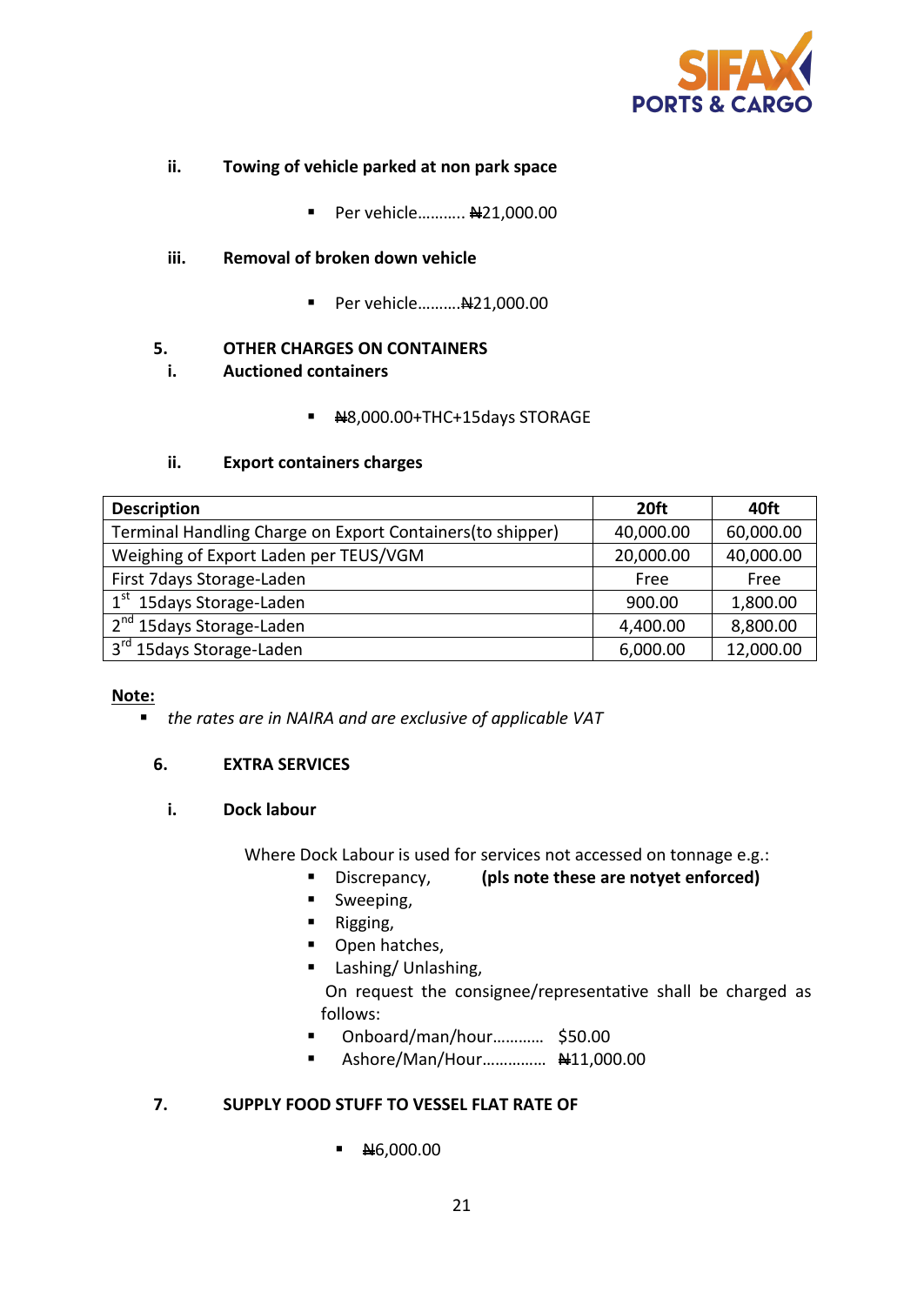

#### **8. SUPPLY FOR FRESH WATER TO VESSEL USING ROAD TANKER**

Royalty fee of  $\frac{1}{2}$ , 000.00 N per tanker.

#### **9. BUNKERING OF VESSELS**

Rate per Ton. .............. 44240.00

#### **10. OPTIONAL SERVICE OF 8 HRS**

Rate per Shift ............. 445,400.00

#### **11. HAZARDOUS CARGO CHARGE**

**Surcharge of 50% on all charges, including storage.** 

#### **12. SPECIAL CARGO (incl. out of gauge)**

■ Surcharge of 50% on all charges, including storage.

#### **13. SUPPLY OF LIQUID GAS**

Royalty Fee of 412, 000.00 per Supply

#### **14. CHANGE OF AGENCY**

Penalty of #7,500.00 per Bill Of Lading

#### **15 EXPRESS SERVICE ON EXAMINATION**

- N20,000.00 for 20"
- N30,000.00 for 30"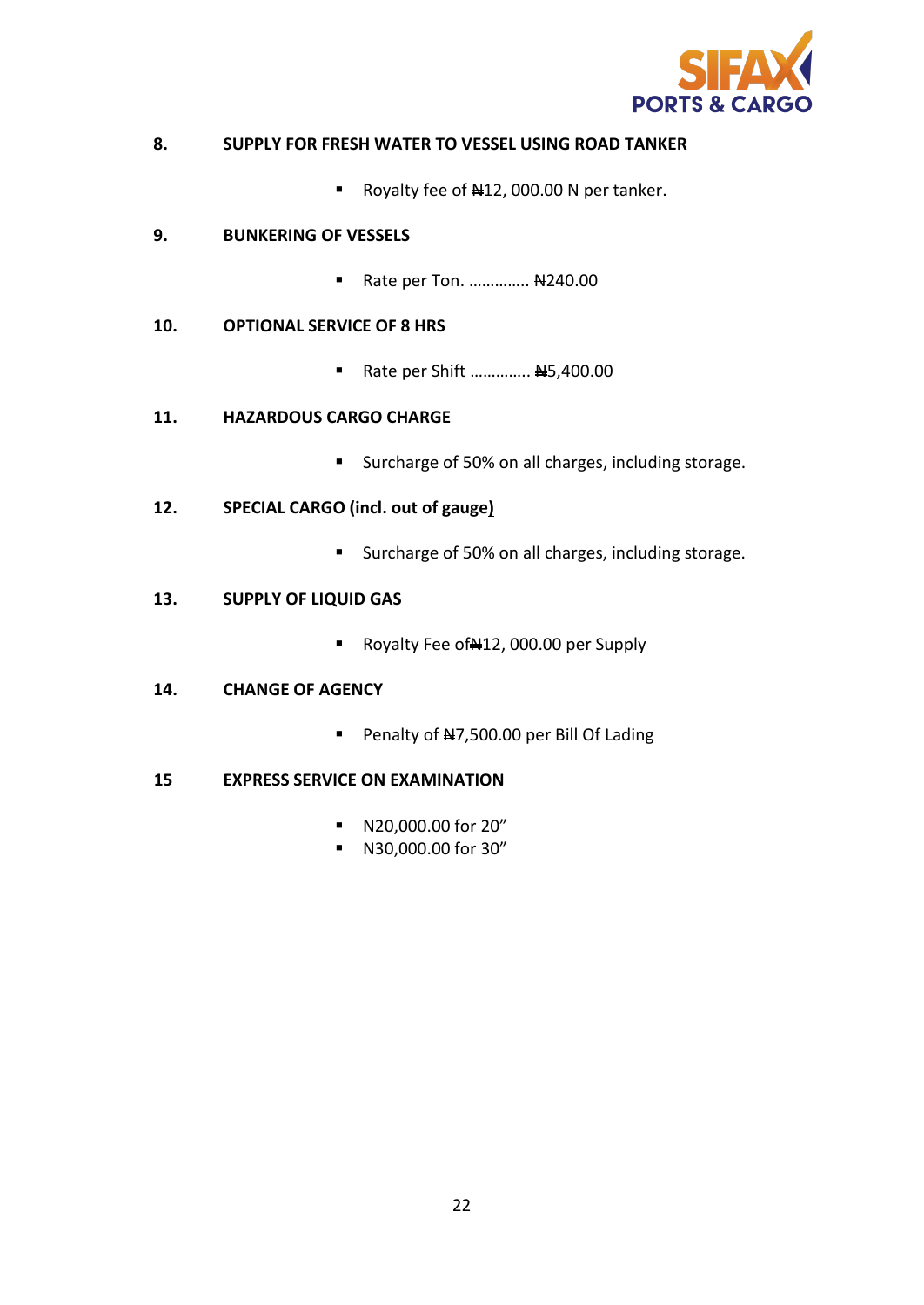

# **6. EQUIPMENT CHARGES**

## **1. FORK LIFT "ON BOARD"**

| <b>APLICATION</b> | Unit    | Rate     |
|-------------------|---------|----------|
| Under 5 Ton.      | hour    | \$43.34  |
| Minimum charge    | 4 hours | \$173.38 |
| 5 Ton to 10 Ton.  | hour    | \$72.24  |
| Minimum charge    | 4 hours | \$288.96 |
| Above 10 Ton      | hour    | \$92.88  |
| Minimum charge    | 4 hours | \$371.52 |

*Note:*

*the rates are in US\$ and are exclusive of applicable VAT*

#### **2. FORK LIFT "ASHORE"**

| <b>Naira Charges</b> | Unit    | Rate      |
|----------------------|---------|-----------|
| Under 5 Ton          | hour    | 12,000.00 |
| Minimum charge       | 4 hours | 48,000.00 |
| 5 Ton to 10 Ton.     | hour    | 15,000.00 |
| Minimum charge       | 4 hours | 60,000.00 |
| 10 Ton to 15 Ton.    | hour    | 18,000.00 |
| Minimum charge       | 4 hours | 72,000.00 |
| Above 15 Ton.        | hour    | 21,600.00 |
|                      | 4 hours | 86,400.00 |

*Note:* 

*the rates are in NAIRA and are exclusive of applicable VAT*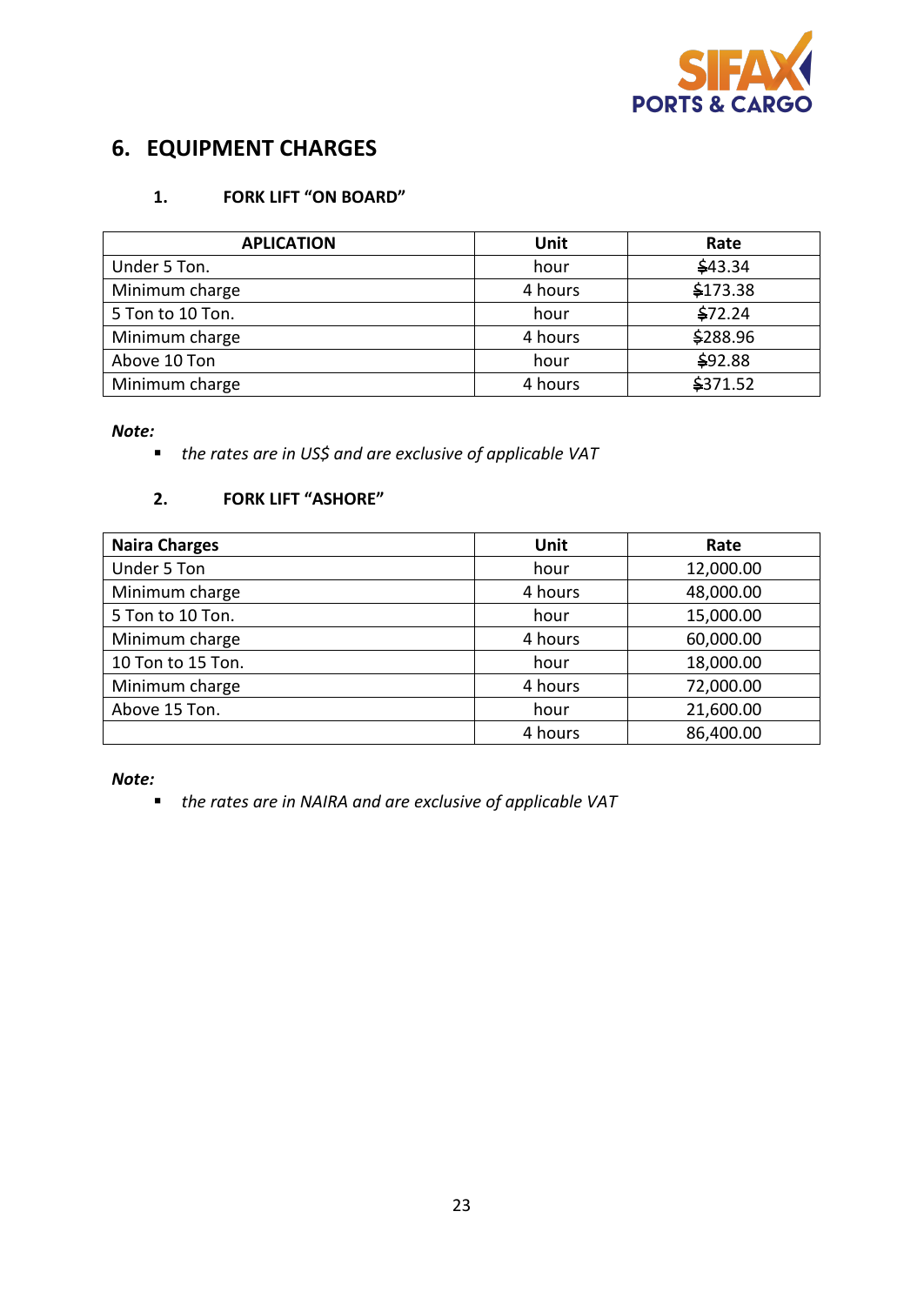

## **3. MECHANICAL EQUIPMENT CHARGES**

| <b>Naira Charges</b> | Unit    | Rate       |
|----------------------|---------|------------|
| 10 Ton to 15 Ton.    | hour    | 19,200.00  |
| Minimum charge       | 4 hours | 76,800.00  |
| 15 Ton to 20 Ton.    | hour    | 24,000.00  |
| Minimum charge       | 4 hours | 96,000.00  |
| 20 Ton to 25 Ton.    | hour    | 30,000.00  |
| Minimum charge       | 4 hours | 120,000.00 |
| Above 25 Ton.        | hour    | 33,000.00  |
| Minimum charge       | 4 hours | 129,600.00 |
|                      |         |            |
| <b>REACH STACKER</b> |         |            |
| Above 40 Ton.        | hour    | 42,000.00  |
| Minimum charge       | 4 hours | 168,000.00 |
|                      |         |            |
| <b>MAFI/TRAILER</b>  | hour    | 30,000.00  |
|                      |         |            |
| <b>TRACTOR</b>       | hour    | 24,000.00  |

#### *Note:*

*the rates are in NAIRA and are exclusive of applicable VAT*

#### **4. CRANES HANDLING**

| <b>Applications</b> | Unit         | Rate       |
|---------------------|--------------|------------|
| Liebherr cranes.    | $1st$ 4hours | \$6,000.00 |
| Additional hour     | 1hour        | \$1,000.00 |

| 50tons to 75tons  | 50%Surcharge  |
|-------------------|---------------|
| 76tons to 100tons | 75%Surcharge  |
| 101tons and above | 100%Surcharge |

#### *Note:*

*the rates are in US\$ and are exclusive of applicable VAT*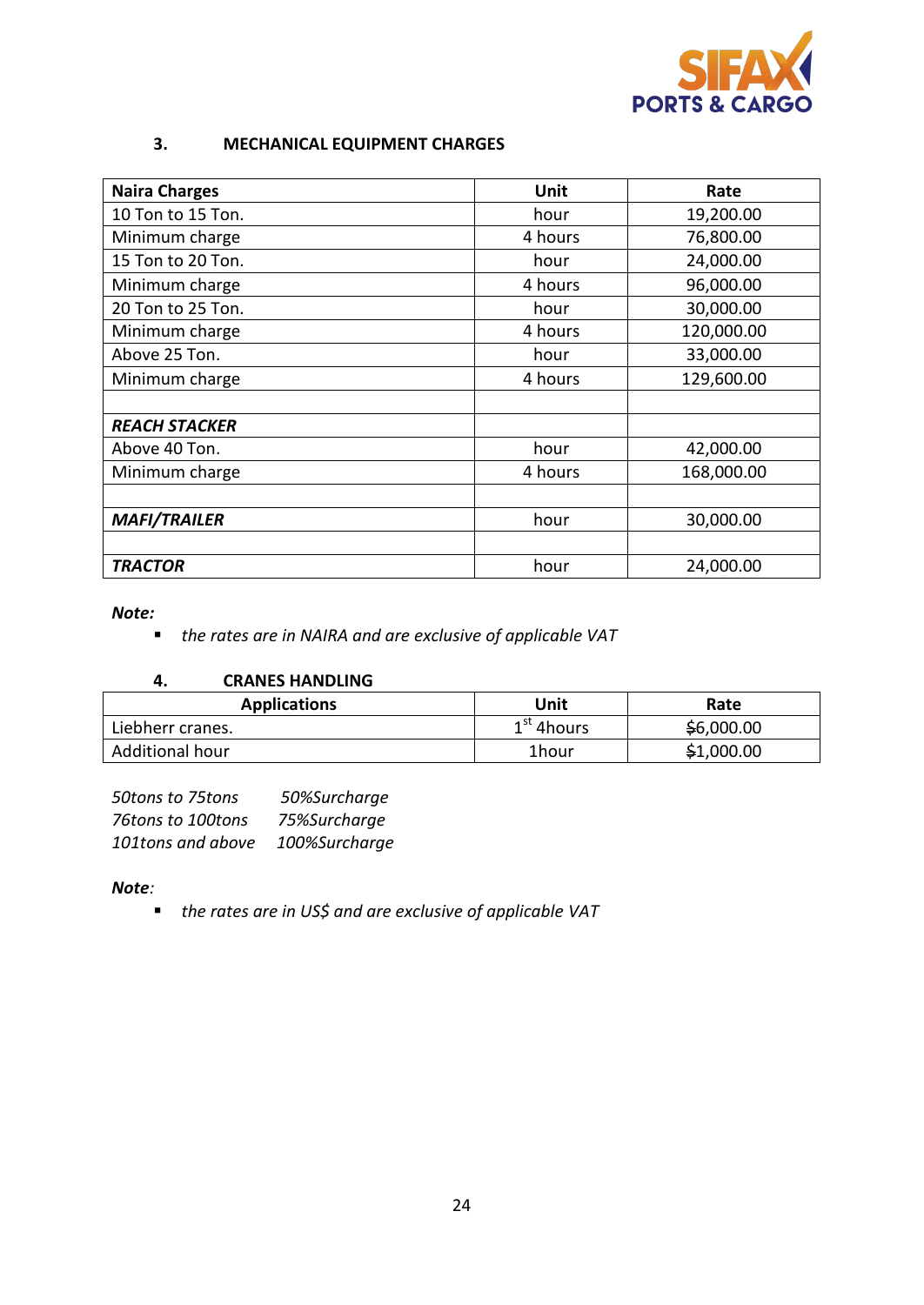

# **7. TRANSFER CHARGES**

# **2. Container Terminal Charges**

| <b>Naira Charges</b> | 20'      | 40'      |
|----------------------|----------|----------|
| Delivery Charge      | 5,515.00 | 6,895.00 |
| Royalty              | 5,861.76 | 8,565.00 |

#### *Note:*

*the rates are in NAIRA and are exclusive of applicable VAT*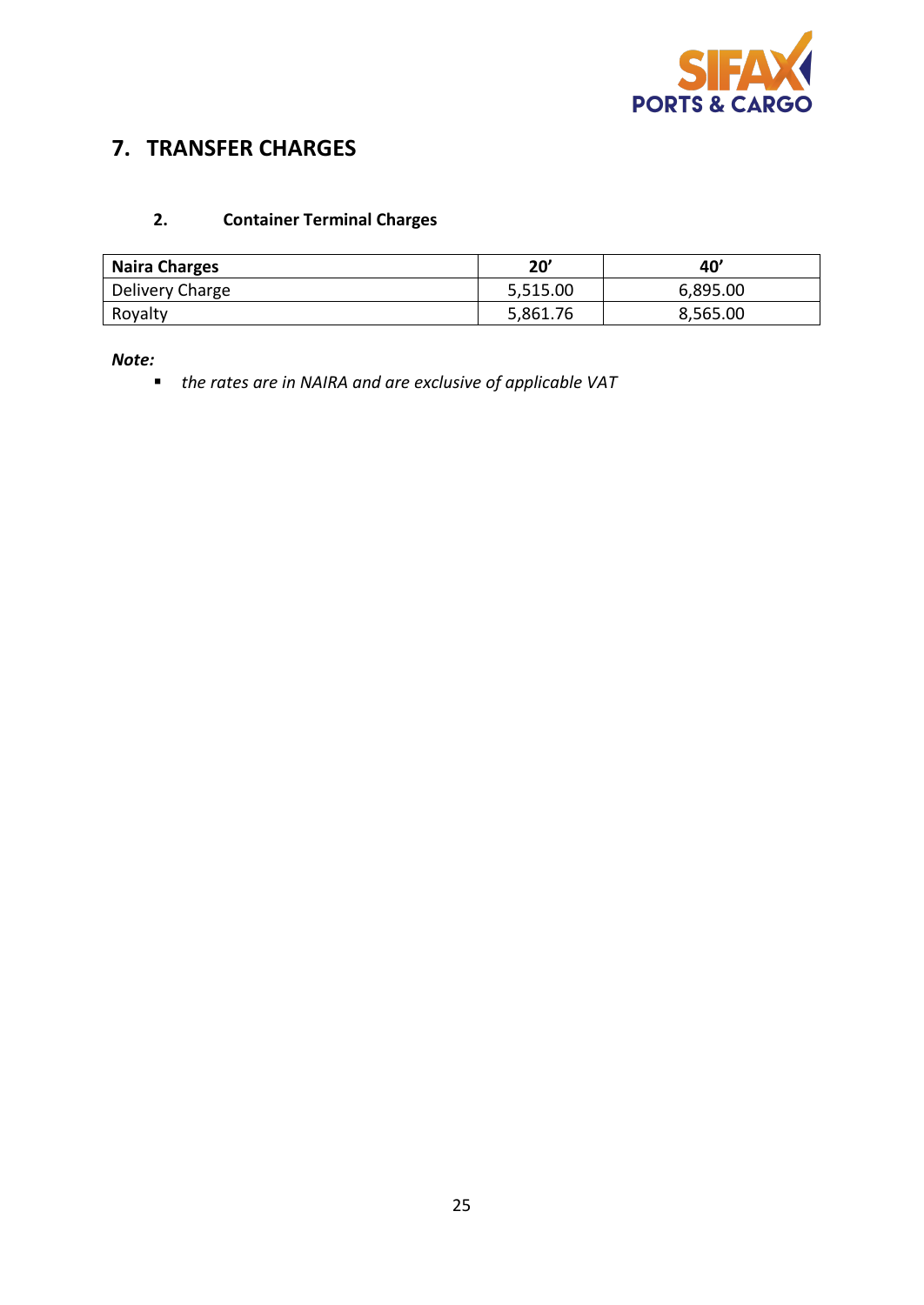

# **8. PENALTIES - SURCHARGES**

|    | <b>Application</b>                                                                              | Unit | Rate     |
|----|-------------------------------------------------------------------------------------------------|------|----------|
| 1. | Manifests Amendment - After Initial summation                                                   | b/l  | \$50.00  |
| 2. | <b>Additional Manifest</b>                                                                      | b/l  | \$500.00 |
| 3. | Declaration of Tonnage shall attract a surcharge penalty on<br>Cargo Dues of undeclared tonnage |      | 100%     |
|    | <b>Berthing Penalties:</b>                                                                      |      |          |
| 1. | Idle Time - If the vessel doesn't arrive and berth it was                                       |      |          |
|    | programmed, will be charged by each hour of delay                                               | hour | \$500.00 |
| 2. | If a Vessel is not able to start Operations within 2 hours after                                |      |          |
|    | clearance, due to its own negligence, a Berthing Penalty per                                    |      |          |
|    | hour, or part thereof, will be charged.                                                         | hour | \$500.00 |
| 3. | If a Vessel is unable to depart within 3 hours after completion                                 |      |          |
|    | of process, due to its own negligence, a Berthing Penalty per                                   |      |          |
|    | hour, or part thereof, will be charged.                                                         | hour | \$500.00 |

#### *Note:*

*the rates are in \$US and are exclusive of applicable VAT*

#### **1. ROYALTY CHARGES FOR TRANSFER TO OTHER TERMINALS**

| Royalty Charge for Car              | N7,996.97  |
|-------------------------------------|------------|
| <b>Royalty Charge for Bus</b>       | H9,000.07  |
| <b>Royalty Charge for Truck</b>     | N12,294.22 |
| RoyaltyCharge for Cat/Trailer/Excav | N12,820.41 |
| Royalty Charge for 20ft             | N5,861.76  |
| Royalty Charge for 40ft             | N8,565.60  |